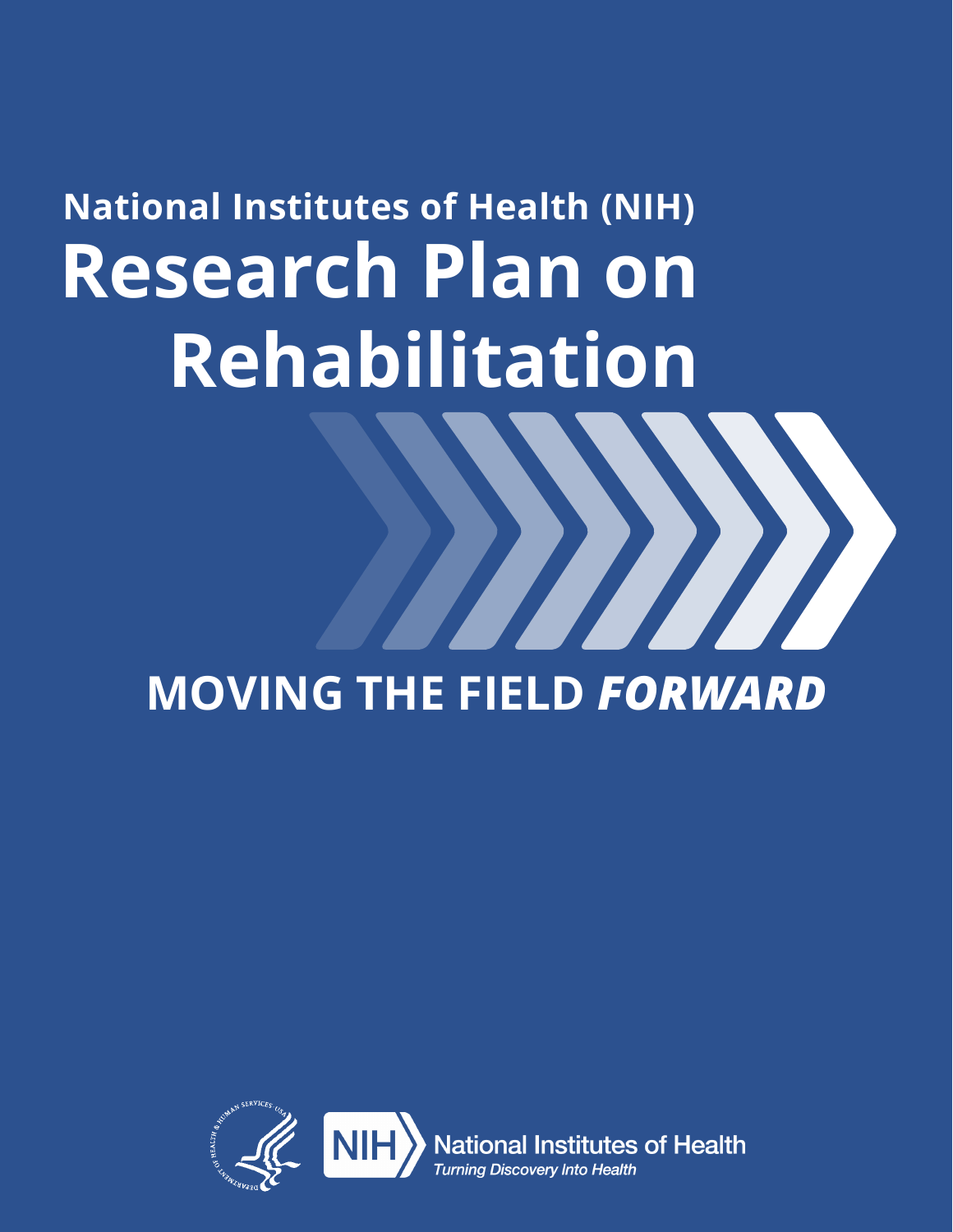# **National Institutes of Health Research Plan on Rehabilitation**

**2016** 

 U.S. Department of Health and Human Services National Institutes of Health Developed by the *Eunice Kennedy Shriver* National Institute of Child Health and Human Development and the NIH Medical Rehabilitation Coordinating Committee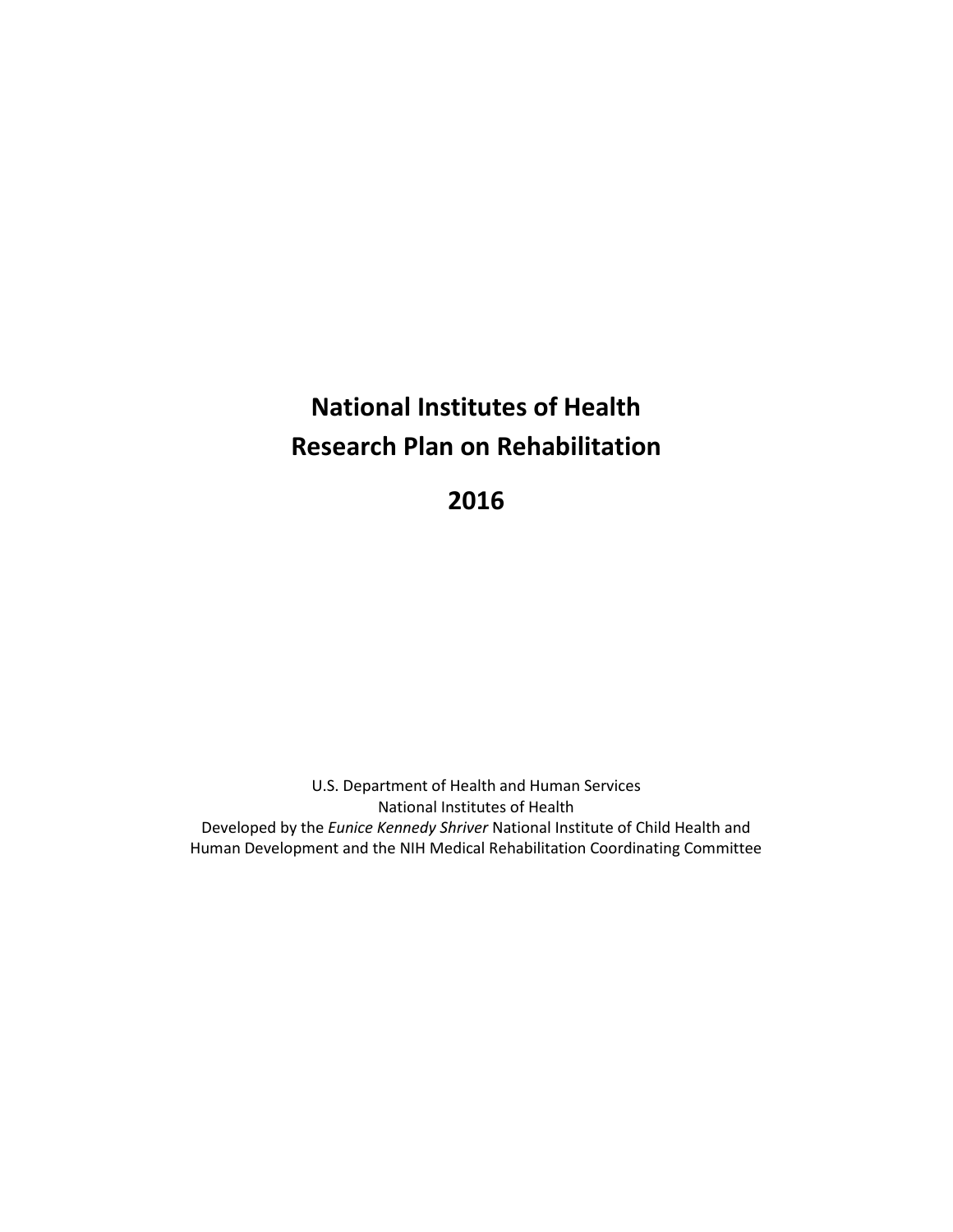# **Table of Contents**

| Joint Program Committee-8/Clinical and Rehabilitative Medicine |  |
|----------------------------------------------------------------|--|
|                                                                |  |
|                                                                |  |
|                                                                |  |
|                                                                |  |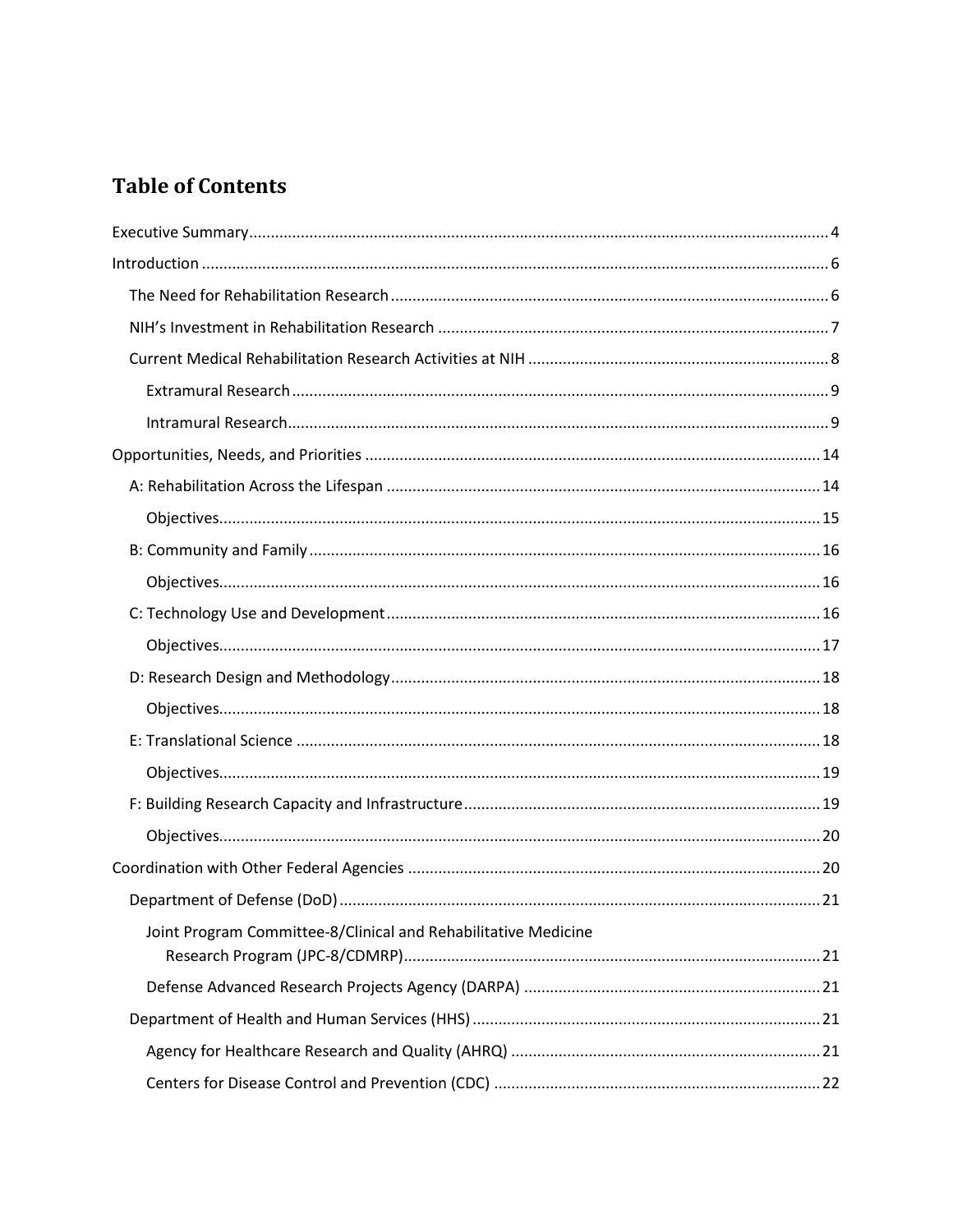| National Institute on Disability, Independent Living, and Rehabilitation Research (NIDILRR)22 |  |
|-----------------------------------------------------------------------------------------------|--|
|                                                                                               |  |
|                                                                                               |  |
|                                                                                               |  |
|                                                                                               |  |
|                                                                                               |  |
|                                                                                               |  |
|                                                                                               |  |
|                                                                                               |  |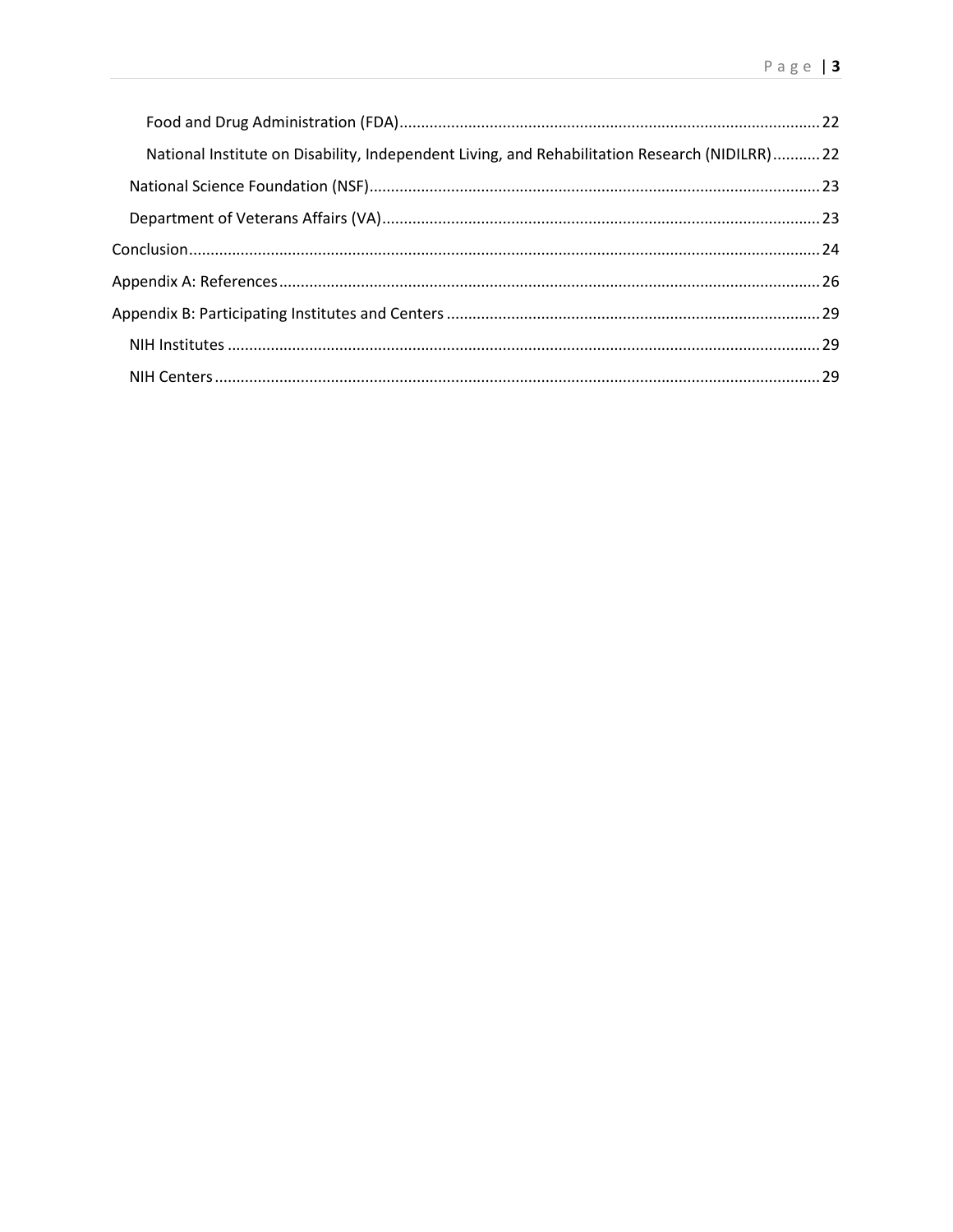# <span id="page-4-0"></span>**Executive Summary**

 going to work or taking care of themselves. Some have been injured in accidents or war. Some were Millions of Americans have a disability so severe that they have difficulty with everyday tasks such as born with their disability. Some have developed disabilities over time.

Rehabilitation research explores the intricate biology of disabilities and looks for ways to help restore lost function and to help people with disabilities reach their full potential.

 The National Center for Medical Rehabilitation Research (NCMRR) within the *Eunice Kennedy Shriver*  National Institute of Child Health and Human Development of the National Institutes of Health (NIH) coordinates federal medical rehabilitation research. NCMRR has led the effort to release the NIH Research Plan on Rehabilitation.

This 5-year plan lays out priorities in medical rehabilitation research; will guide NIH support for rehabilitation medicine; and will benefit individuals with temporary or chronic limitations in physical, cognitive, or sensory function that require rehabilitation.

 The plan was submitted for public comment in October 2015. The National Advisory Board on Medical Rehabilitation Research (NABMRR) reviewed the public comments in December 2015, and the NABMRR through the Town Hall meeting held during the May 2016 conference "Rehabilitation Research at the provided a second review of the revised objectives in May 2016. The final public input was received NIH: Moving the Field Forward."

The plan addresses the following topics:

- The Need for Rehabilitation Research
- NIH's Investment in Rehabilitation Research
- Current Medical Rehabilitation Research Activities at NIH
- Opportunities, Needs, and Priorities
- Coordination with Other Federal Agencies

 to the Centers for Disease Control and Prevention about 53 million people have a disability—1 in 5 Americans; estimates from the Census Bureau are relatively similar with estimates of disability, harder time getting to a health care provider. Meanwhile, more than 43 million people in the United States are caregivers to people with disabilities, and their health also may suffer. **The Need for Rehabilitation Research.** Disability casts a long shadow over the United States. According 56.7 million Americans. People with disabilities are more likely to have health problems, but they have a

 funded the development of new mobility devices, rehabilitation techniques and interventions, and **NIH's Investment in Rehabilitation Research.** Many more professionals are now entering the field of rehabilitation research, thanks in part to NIH investment in rehabilitation research training. NIH has also studies of the body's self-repair mechanisms in hopes of better harnessing those mechanisms.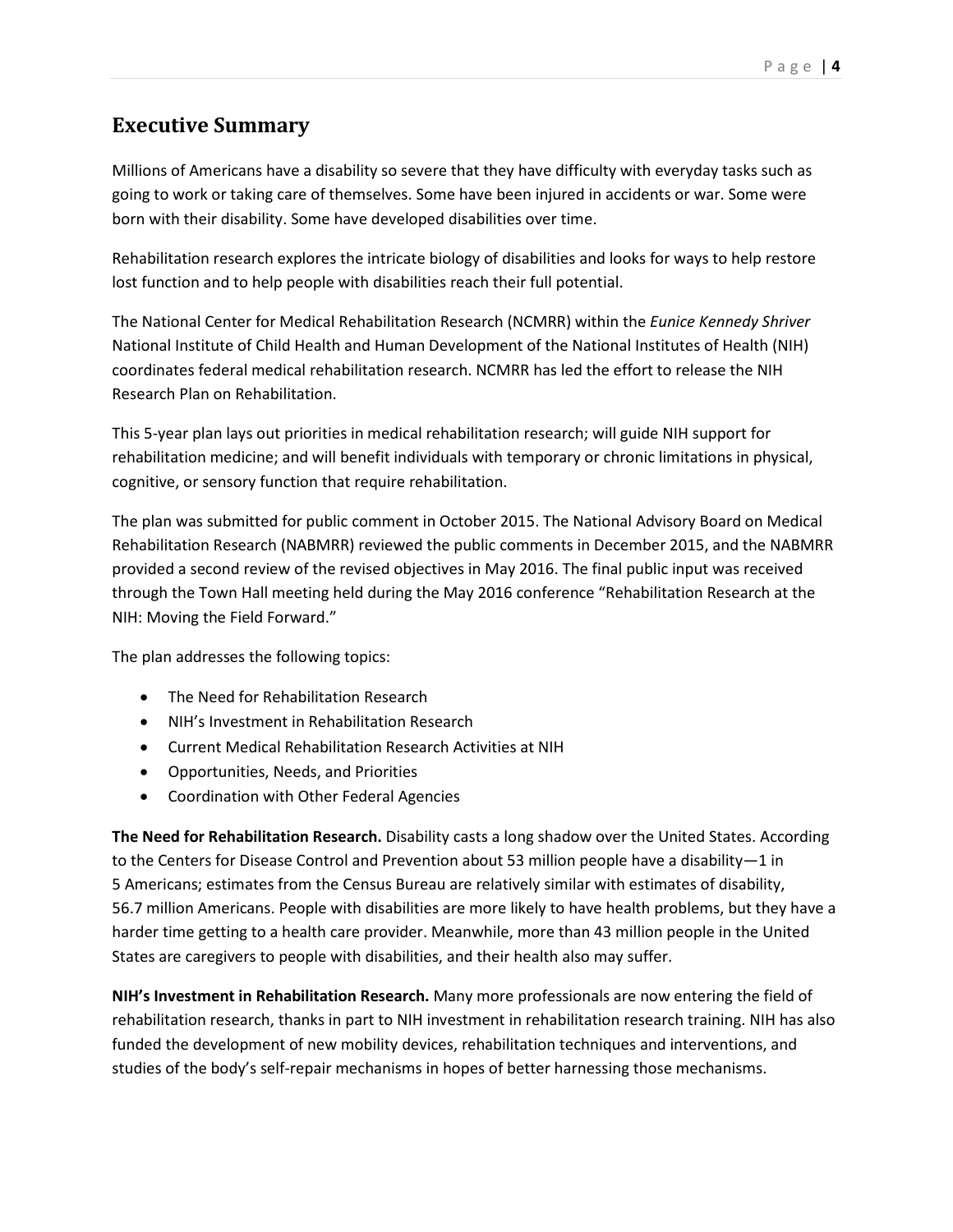\$514 million to support rehabilitation research conducted by investigators in universities, nonprofit **Current Medical Rehabilitation Research Activities at NIH.** In fiscal year 2015, NIH awarded institutions, and small businesses. The funding has stimulated many advances, including in braincomputer interface systems. These systems can restore communication and control to people paralyzed or "locked in" by amyotrophic lateral sclerosis or other neuromuscular disorders.

 Institutes and Centers fund rehabilitation research. This research plan helps coordinate those efforts community, technology use and development, research design and methodology, translational science, **Opportunities, Needs, and Priorities.** Rehabilitation research runs wide and deep within NIH. Seventeen and focuses on six areas of rehabilitation research: rehabilitation across the lifespan, family and and building research capacity and infrastructure.

 with other federal agencies to ensure the best use of federal dollars. NIH coordinates with the National Institute on Disability, Independent Living, and Rehabilitation Research and the Department of Veterans Affairs, among others. These agencies attend regular meetings together, including meetings of the **Coordination with Other Federal Agencies.** NIH also coordinates the funding of rehabilitation research NABMRR and the Interagency Committee on Disability Research.

 more rehabilitation researchers because of funding given to training programs. We have new and more advanced mobility devices and a deeper understanding of how the body's repair mechanisms work, and Much progress has occurred since NIH released its first rehabilitation research plan in 1993. We have we know better how to apply that understanding to improve outcomes.

This research plan provides a framework to continue that work and to give all individuals, whatever their abilities and disabilities, the chance to live to their full potential.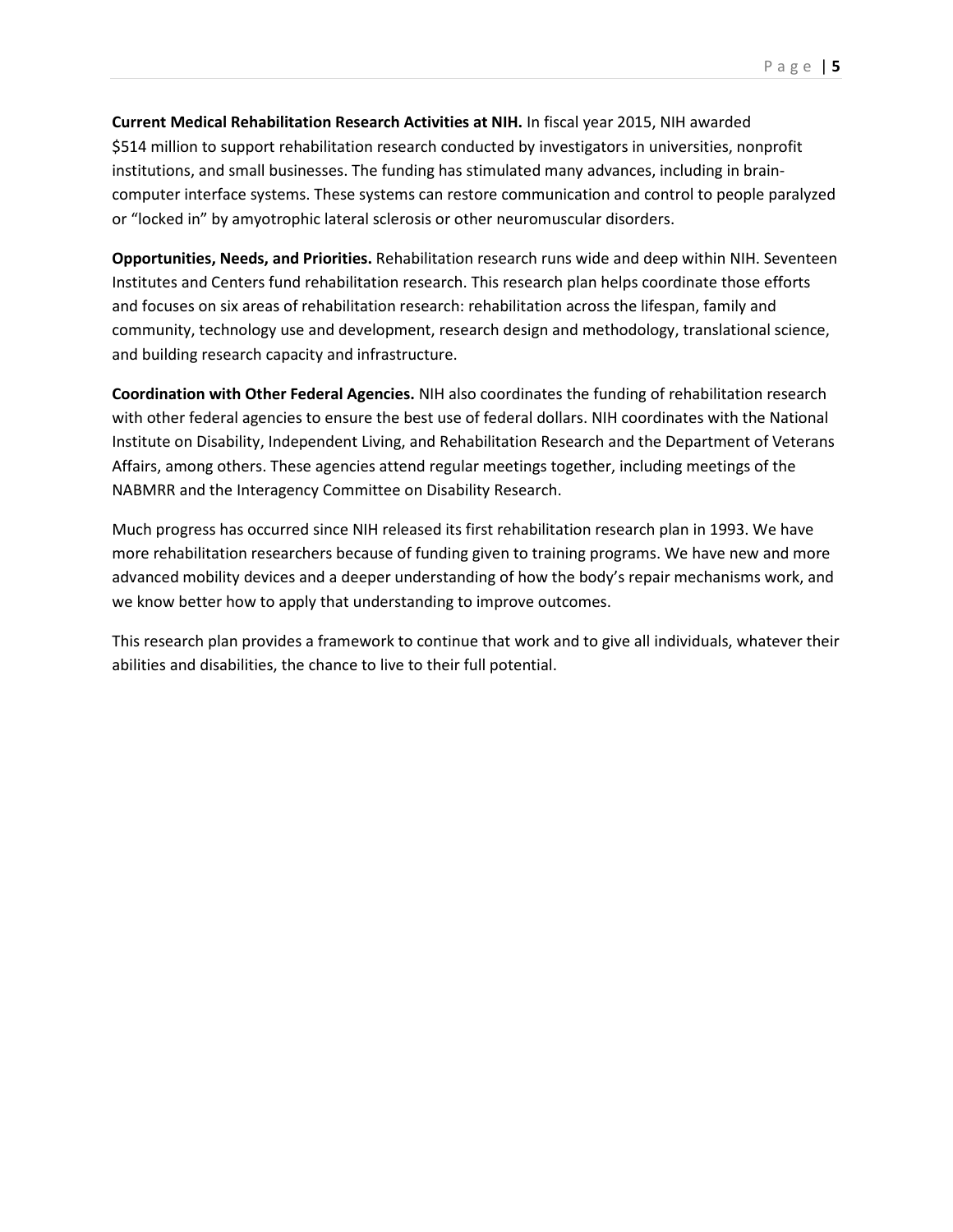# <span id="page-6-0"></span>**Introduction**

#### <span id="page-6-1"></span> **THE NEED FOR REHABILITATION RESEARCH**

 makes it difficult for them to carry out daily activities, ranging from attending school or work to daily day tasks and mobility; additionally, 6.5 million people use a cane, a walker, or crutches. Cognitive disability is frequently cited as a disability, with 15.2 million Americans estimated to have difficulty with mental or emotional functioning (6 percent). Disabilities associated with sensory abilities are widespread. About 36 million American adults (17 percent) report having some degree of hearing loss; nearly one-half of adults ages 75 years and older have hearing loss. About 3.6 million Americans have visual impairment, and more than 1 million of them are legally blind. Nearly 7.5 million people in the United States have trouble using their voices, and between 6 million and 8 million people in the United States have some form of language impairment. About 53 million to 57 million Americans—about 1 in 5, or 22.2 percent of adults—have a disability of some kind [\(Courtney-Long et al., 2015;](http://www.ncbi.nlm.nih.gov/pubmed/26225475) [Brault, 2012\)](http://www.census.gov/prod/2012pubs/p70-131.pdf). About 33 million Americans have a disability that physical care. Approximately 2.2 million people in the United States depend on a wheelchair for day-to-

States have some form of language impairment.<br>When setting national health priorities as part of the Healthy People 2020 initiative, the Department of accessing health care, have fewer preventive tests or procedures (e.g., Pap tests or mammograms), spend less time on fitness activities, and have higher rates of tobacco use and obesity than the general improvement in quality indicators for health care in those without disability over a 10-year period, only 20 percent to 35 percent of these quality indicators improved for individuals with activity limitations Health and Human Services documented that individuals with disabilities are more likely to experience health disparities [\(Peacock et al., 2015\)](http://www.ncbi.nlm.nih.gov/pubmed/26225616). They are more likely to experience delays or difficulties in population. Although the Agency for Healthcare Research and Quality (AHRQ) found a high rate of [\(AHRQ, 2015\)](http://www.ahrq.gov/research/findings/nhqrdr/nhqdr14/index.html).

 Most caregivers are adults age 50 and older. People who provide care can experience emotional stress, Disability affects not only those who experience these challenges firsthand but also those who support or care for people with disabilities. Based on a 2015 study, American Association of Retired Persons (AARP) estimates that the United States is home to approximately 43.5 million caregivers [\(AARP, 2015\)](http://www.aarp.org/content/dam/aarp/ppi/2015/caregiving-in-the-united-states-2015-report-revised.pdf). poor health, decreased opportunity to work, financial strain, and decreased ability to participate in social or community roles.

 National Institutes of Health (NIH) are to improve rehabilitation and habilitation approaches for individuals with disabilities and to gain knowledge about the underlying diseases that cause disability. For the purpose of this plan, rehabilitation research includes the study of mechanisms, interventions, people with disabilities in the context of their environment. Function includes a person's use of body systems, ability to complete activities and participate in society, and satisfaction with their quality of life. The extent of disability in the United States and its widespread public health impact on those with disabilities and their families and communities requires a response aimed at improving function, activity, and participation for these people with disabilities. The primary aims of rehabilitation research at the and methods that improve, restore, or replace lost, underdeveloped, or deteriorating function for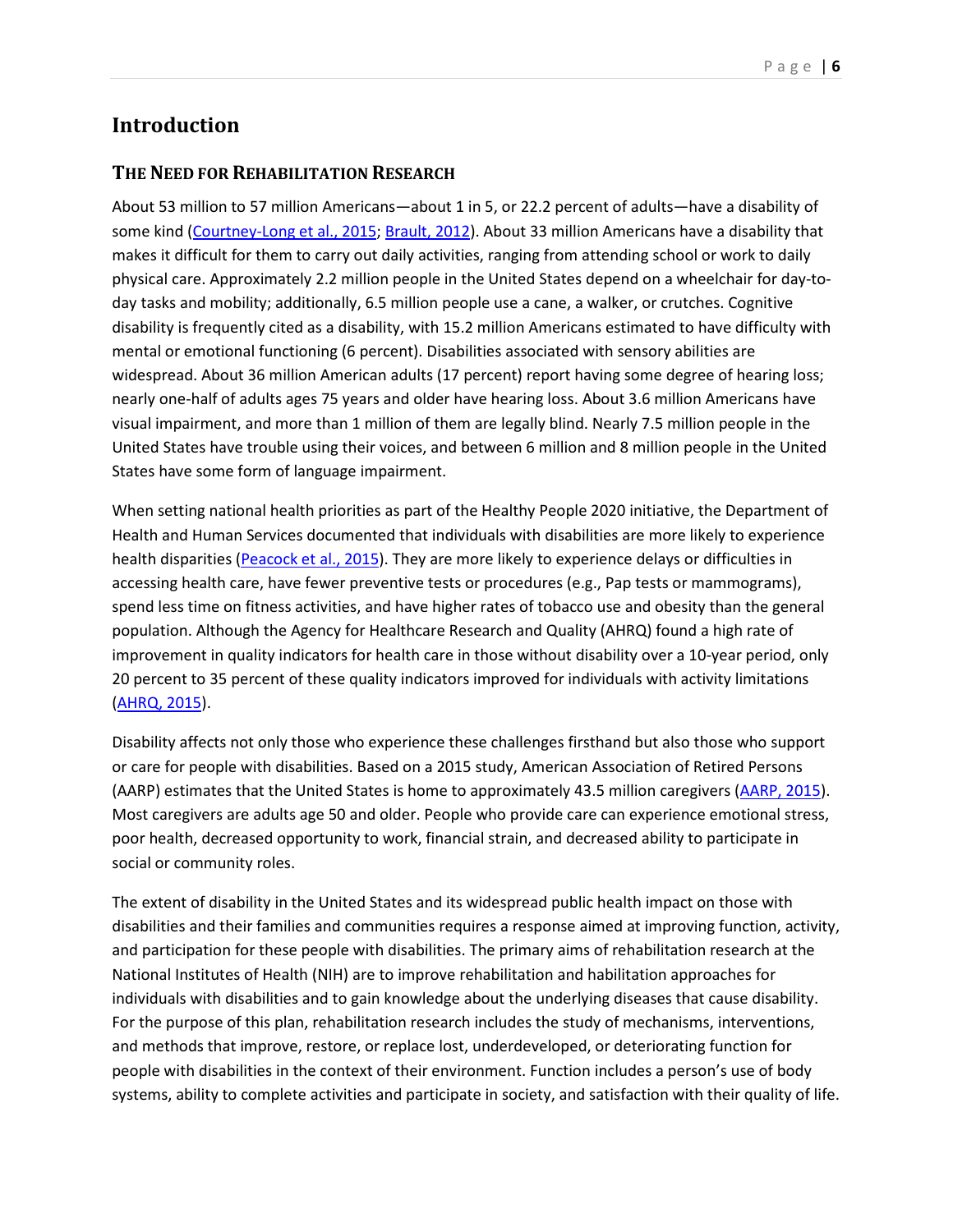Rehabilitation research faces a number of challenges that have parallels in other areas of medicine. Those who could benefit from the research have limitations in transportation, mobility, finances, and more subjective self-report and individual clinician measurement that can vary over time. Although evidence-based therapy is urgently needed, conducting a tightly controlled study can be difficult. Finding a well-matched comparison group for the treatment group poses significant challenges. Masking the apparent and underlie the need for new priorities to drive rehabilitation science. access to information that can interfere with their participation in studies. These factors place significant limitations on researchers' ability to conduct appropriately powered studies. Outcome metrics rely on treatment and control conditions, which is useful to ensure an impartial analysis of the results, can be problematic. Despite incredible progress over the past 20 years, new directions and challenges are

#### <span id="page-7-0"></span>**NIH'S INVESTMENT IN REHABILITATION RESEARCH**

 supporting research and research training in medical rehabilitation. The establishing legislation requires rehabilitation research activities conducted or supported by the federal government; (2) opportunities The Americans with Disabilities Act and the subsequent Public Law 101-613, National Institutes of Health Amendments of 1990, provide for the establishment of the National Center for Medical Rehabilitation Research (NCMRR) in the *Eunice Kennedy Shriver* National Institute of Child Health and Human Development (NICHD), part of NIH. NCMRR's mission is to reduce disability by conducting and NIH to develop a comprehensive research plan for rehabilitation that encompasses: (1) current medical and needs for additional research, and priorities for such research; (3) recommendations for the coordination of such research conducted or supported by NIH and other federal government agencies.

 In 1993, NCMRR published its first research plan for rehabilitation, which guides development of and support for rehabilitation research at NIH. The 1993 research plan included a conceptual model of compared to other biomedical areas and disciplines, NIH suggested that research initiatives and funding assessment, and epidemiology; treatment evaluation; and training of research scientists. disability that incorporated scientific principles and social values. It used a systems approach to medical rehabilitation, with the individual at the center of the rehabilitation process. It encompassed personal background factors (organic, psychosocial, and environmental factors) and quality of life factors (survival, productivity, and social and work relationships) that influence the course and outcome of rehabilitation for individuals who require services at different points in their lives. Recognizing that rehabilitation research was an emerging science and that the research capacity was still relatively weak opportunities to advance the science of medical rehabilitation were needed in seven general categories: mobility; behavioral adaptation; whole body system response; technical devices; measurement,

 Since NCMRR published the first research plan, significant progress has occurred in the rehabilitation disciplines has led to an increase in the number of people entering the field of rehabilitation research. Through NIH investment in research infrastructure networks, the field has gained access to consultation, neuromodulation, commercialization, analysis of publicly available data, and genomics and other research field. NIH's investment in rehabilitation training programs in multiple rehabilitation-focused training, education, and small pilot grant opportunities in fields as diverse as simulation research, individual markers of rehabilitation intervention and outcome. NIH supported the development of new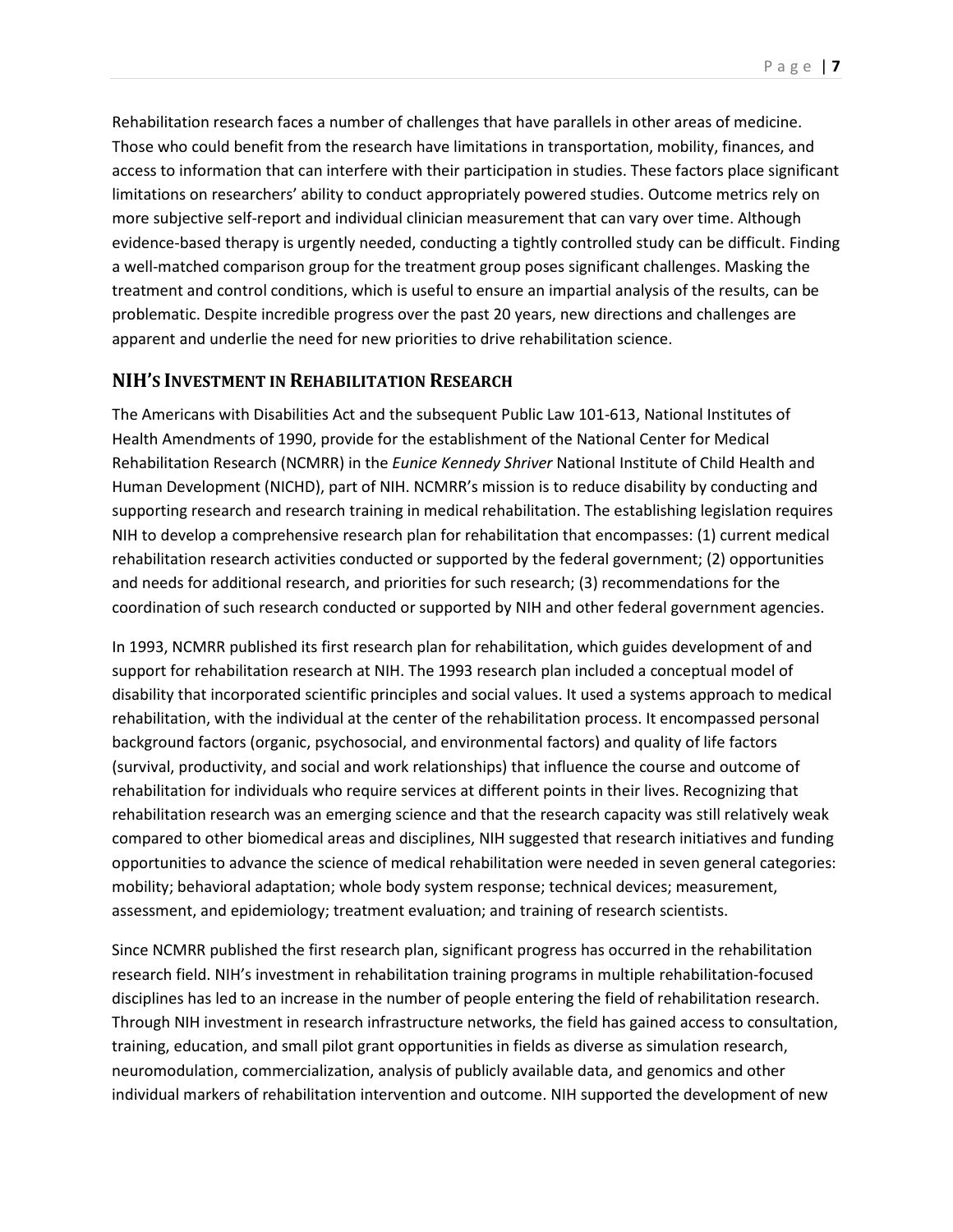mobility devices, rehabilitation techniques and interventions, and studies of the underlying mechanisms that support plasticity and repair.

 In 2012, the Director of NIH convened a Blue Ribbon Panel (BRP) on Medical Rehabilitation Research to trans-NIH strategic plan to tackle rehabilitation problems; (3) increase the clinical and societal relevance Organization's International Classification of Functioning, Disability, and Health framework; (4) substantially increase funding for all aspects of translational rehabilitation research; (5) continue to build research capacity; and (6) increase participation of persons with disabilities and public advocates in the assess the state of rehabilitation research at NIH and determine how NCMRR and NIH can catalyze and support rehabilitation research across the agency. To meet the growing rehabilitation needs of Americans with physical disabilities, the BRP made several recommendations for the field of rehabilitation research: (1) define rehabilitation research; (2) develop a research plan that includes a of NIH's rehabilitation research by addressing the gaps in translational research and the World Health development and implementation of all rehabilitation research.

 new plan, presented here, is built upon progress made over the past 2 decades, especially an increased capacity to take on new research efforts that address remaining and new challenges in the field. To update and inform the 2016 Research Plan on Rehabilitation, the NIH community looked first to the NABMRR to recommend current priority areas, to explore plans of action, and to formulate ways in which NIH could build capacity in the workforce and infrastructure that support rehabilitation research. Following this consultation, the MRCC worked to draft tangible priorities and objectives that are about the nature and behavior of living systems and the application of that knowledge to enhance NIH's support for programs to advance the science of rehabilitation medicine across the conditions, to function, to address environmental barriers, and to ensure that personal factors are included in the In 2015, NCMRR, the NIH Medical Rehabilitation Coordinating Committee (MRCC), and the National Advisory Board on Medical Rehabilitation Research (NABMRR) initiated an update to the 1993 plan. The applicable across all of NIH and are consistent with the NIH mission: "to seek fundamental knowledge health, lengthen life, and reduce illness and disability." The plan presented below represents an integrated and comprehensive vision from stakeholders across NIH. This plan will coordinate and guide diseases, and syndromes that challenge individuals with disabilities, optimizing these individuals' ability rehabilitation intervention.

#### <span id="page-8-0"></span>**CURRENT MEDICAL REHABILITATION RESEARCH ACTIVITIES AT NIH**

<span id="page-8-1"></span> Rehabilitation research has grown rapidly as a result of better understanding of basic biological mechanisms; improved access to data related to rehabilitation care and outcomes; and new technological applications in medical diagnostics, imaging, bioinformatics, regenerative medicine, and assistive technology and mobility devices. Rehabilitation research has always included a wide range of medical disciplines. It now includes even more disciplines, demanding an integrative view of disability and expanding opportunities to enhance abilities, increase participation, and improve human health.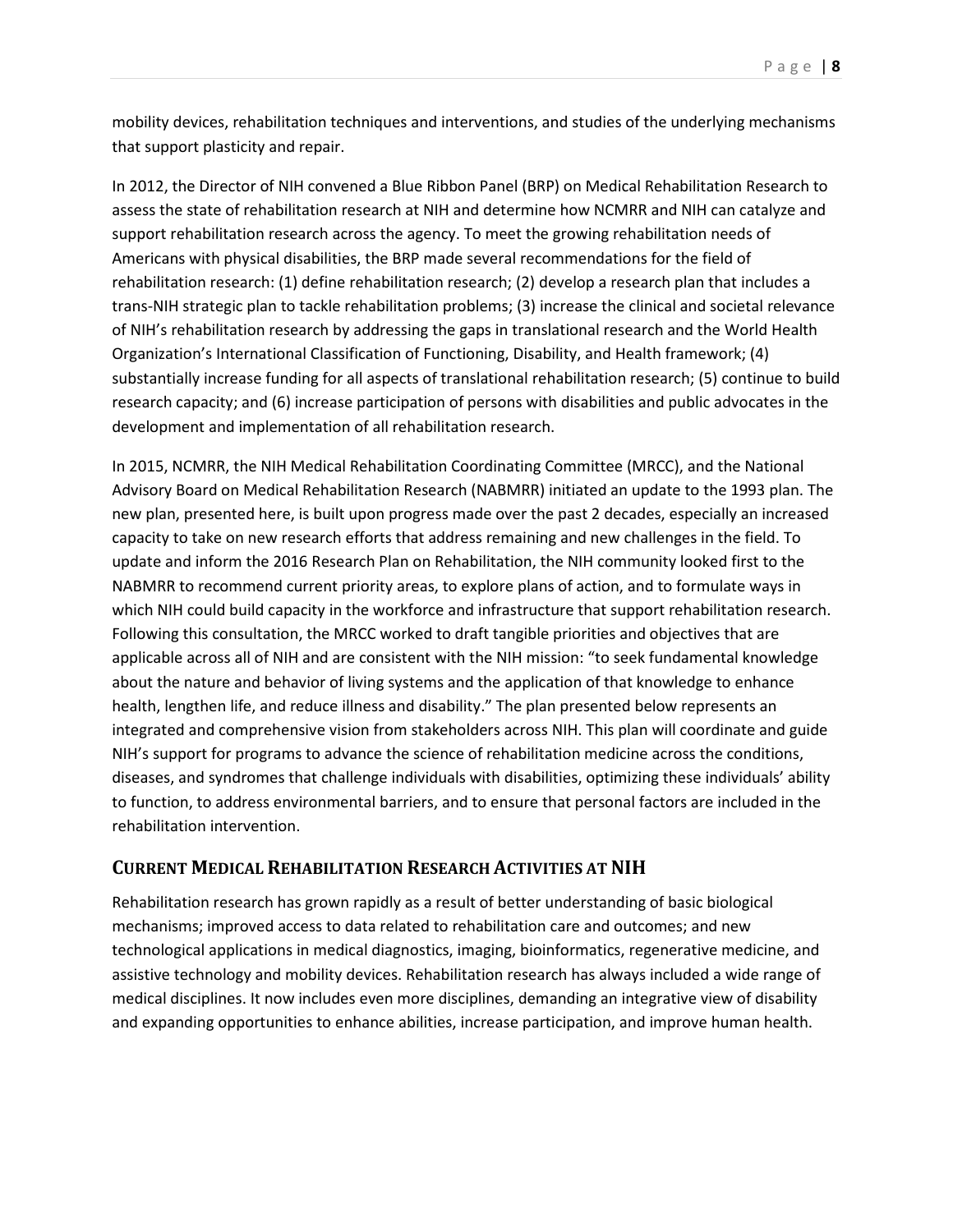#### *Extramural Research*

 In 2015, NIH committed \$514 million in grants and contracts to support extramural rehabilitation research and research training to individuals, institutions, organizations, and small businesses in the as the specific missions of the various Institutes and Centers (ICs). The portfolio encompasses the full research supported by individual ICs, the NIH Common Fund, within the NIH Office of the Director, funds defined milestones. This fund supports programs that align with rehabilitation research goals and allow for a strategic and nimble approach to address key roadblocks in biomedical research and capitalize on United States. The rehabilitation research portfolio at NIH is broad and reflects the NIH mission as well range of biomedical, behavioral, and social sciences research from basic to applied. In addition to cross-cutting, trans-NIH scientific programs that are high-impact, transformative, and managed against emerging opportunities.

#### <span id="page-9-0"></span> *Intramural Research*

 interventions in the central nervous system, and novel approaches to data related to disability in the Rehabilitation is well-represented in the NIH intramural research portfolio, with researchers both at the NIH Clinical Center and in the intramural programs of the ICs. The portfolio of research within the intramural program ranges from the basic science of neuroplasticity, to outcome monitoring systems for care delivery, to intervention trials in multiple conditions including movement disorders, traumatic brain injury (TBI), pulmonary disease, and stroke. Development and refinement of methodology for use in rehabilitation science is also a key component of the intramural program with exploration of the use of new technologies for capturing physical function, use of neuroimaging to monitor the effects of workplace.

 The collaborative and interdisciplinary nature of the work funded by NIH is clearly demonstrated through the work supported. What follows is a list of recent examples of advances in rehabilitation science which, though not exhaustive, is illustrative of the breadth and depth of the work across the ICs.

#### *Examples of NIH-Supported Research*

Advances in developing brain-computer interface (BCI) systems: About 40 years ago, the National Institute of Neurological Disorders and Stroke (NINDS) pioneered the field of neural prostheses, such as cochlear implants. Today, NINDS, the National Institute of Biomedical Imaging and Bioengineering (NIBIB), the National Institute on Deafness and Other Communication Disorders (NIDCD), and NICHD severely paralyzed or "locked in" by amyotrophic lateral sclerosis, brainstem stroke, cerebral palsy, or sensors, decoding and control algorithms, and robotic interfaces. Investigators are now working to researchers found that it is possible to simultaneously gather and decode important information about a work together to support this field. BCI systems can restore communication and control to people other neuromuscular disorders. Other potential applications include providing real-time information about brain states—such as changes in brain activity associated with the onset of a seizure—to therapeutic devices. Advancing BCI systems requires real-time monitoring and decoding of information from multiple brain systems simultaneously. NIH works with investigators to develop implantable incorporate both transmission and receipt of information at the implant site. In a [recent study,](http://www.ncbi.nlm.nih.gov/pubmed/25080161) user from different brain systems in real time, and to evaluate the impact of concurrent activity in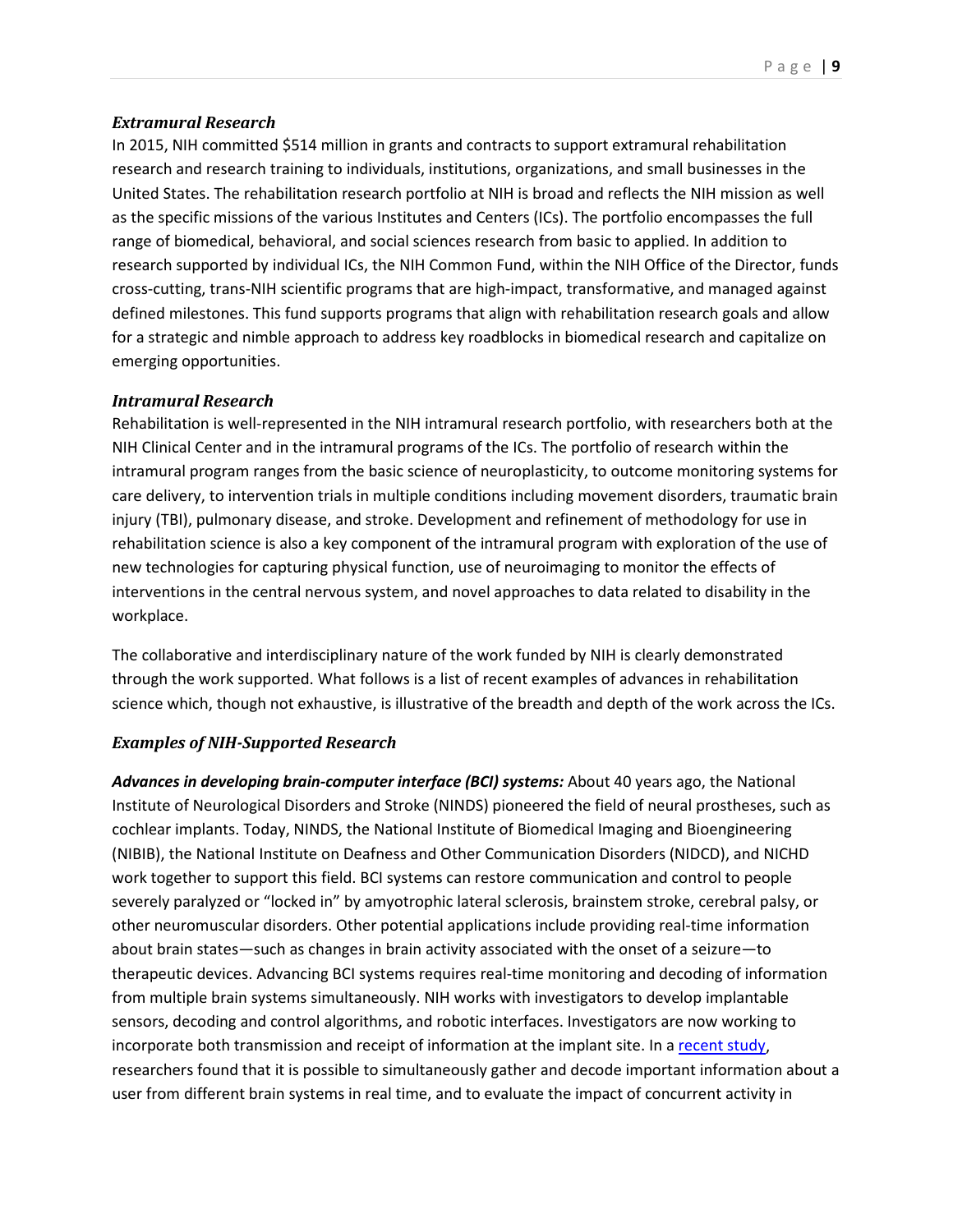different brain systems on decoding performance [\(Gupta, et al., 2014\)](http://www.ncbi.nlm.nih.gov/pubmed/25080161). Another team of researchers supported by NIH and the Department of Veterans Affairs (VA) developed technology that detects brain signals and uses them to control assisted devices. This investigational system—called [BrainGate2—](http://www.braingate2.org/)turns brain signals into useful commands for external devices, such as desktop computers or other communication devices, powered wheelchairs, or prosthetic or robotic limbs; the system components can turn thought into action. Findings from a related study, which is supported by NICHD, NINDS, NIBIB, National Center for Advancing Translational Sciences (NCATS), and NIDCD, indicate that the interface provides repeatable, accurate, point-and-click control of a BCI to an individual for as long as 1,000 days after implantation of this sensor [\(Simeral et al., 2011\)](http://www.ncbi.nlm.nih.gov/pubmed/21436513).

 *Refining prosthetics for individuals with amputation:* NIBIB, NICHD, the National Institute of Arthritis and Musculoskeletal and Skin Diseases (NIAMS), and NINDS are working to improve the design, fit, developments are aimed at ensuring that the interfaces and control of prosthetics is intuitive, enhances the feedback from the device to the user, and can respond to changes in the environment. For example, researchers have developed a technology to enhance control of hand and arm prosthetics by using usability, and interface of prosthetic limbs for individuals with amputations. This work includes testing the feasibility of using implantable prosthesis devices made with a variety of materials in animal models to ensure reduction in infection and integration with remaining body systems [\(Farrell et al., 2014\)](http://www.ncbi.nlm.nih.gov/pubmed/24405567). Other muscle signals that remain in a limb after amputation. Sensors implanted into the residual limb wirelessly transmit intramuscular electrical signals to external electronics that command prostheses to operate in a more natural way, including individual control of fingers. Researchers also are developing a novel sensory feedback system by placing sensors in a prosthetic hand that transmit signals wirelessly to the upper arm, where implanted electronics receive and process the signals, then deliver electrical stimulation to peripheral nerve fibers. This sensory feedback allows the amputee to both control and actually "feel" touch with the prosthetic hand [\(Pasquina et al., 2015\)](http://www.ncbi.nlm.nih.gov/pubmed/25102286). Finally, advances in powered prosthetic legs are benefiting from robotics research on two-legged autonomous robots, giving the user the ability to provide both the power and intelligence to stably respond to changes in terrain or other adjustments. This approach may improve mobility and quality of life for individuals after amputation and for those who survive stroke or spinal cord injury.

 *Developing and implementing retinal prosthetics and training for individuals with low vision and*  prostheses designed to restore vision or improve vision for patients who are blind from retinitis by Second Sight over the course of 15 years with support from the Department of Energy, the National Science Foundation (NSF), and NEI, uses miniature spectacle-mounted cameras coupled to electrodes to curriculum for ultra-low vision, with separate tools to (1) train Argus II wearers to use their implants in *blindness:* The National Eye Institute (NEI), NIBIB, and NICHD collaborate to fund novel retinal pigmentosa or age-related macular degeneration. In February 2013, the Food and Drug Administration approved the Argus II Retinal Prosthesis System, the first implanted device that allows patients with photoreceptor loss from advanced retinitis pigmentosa to regain ambulatory vision. Argus II, developed stimulate visual perception. NEI-supported researchers are developing a standardized rehabilitation daily life, (2) measure the effectiveness of prosthetic vision, and (3) develop instructional materials to allow researchers and rehabilitation specialists to use these tools. The heterogeneity of visual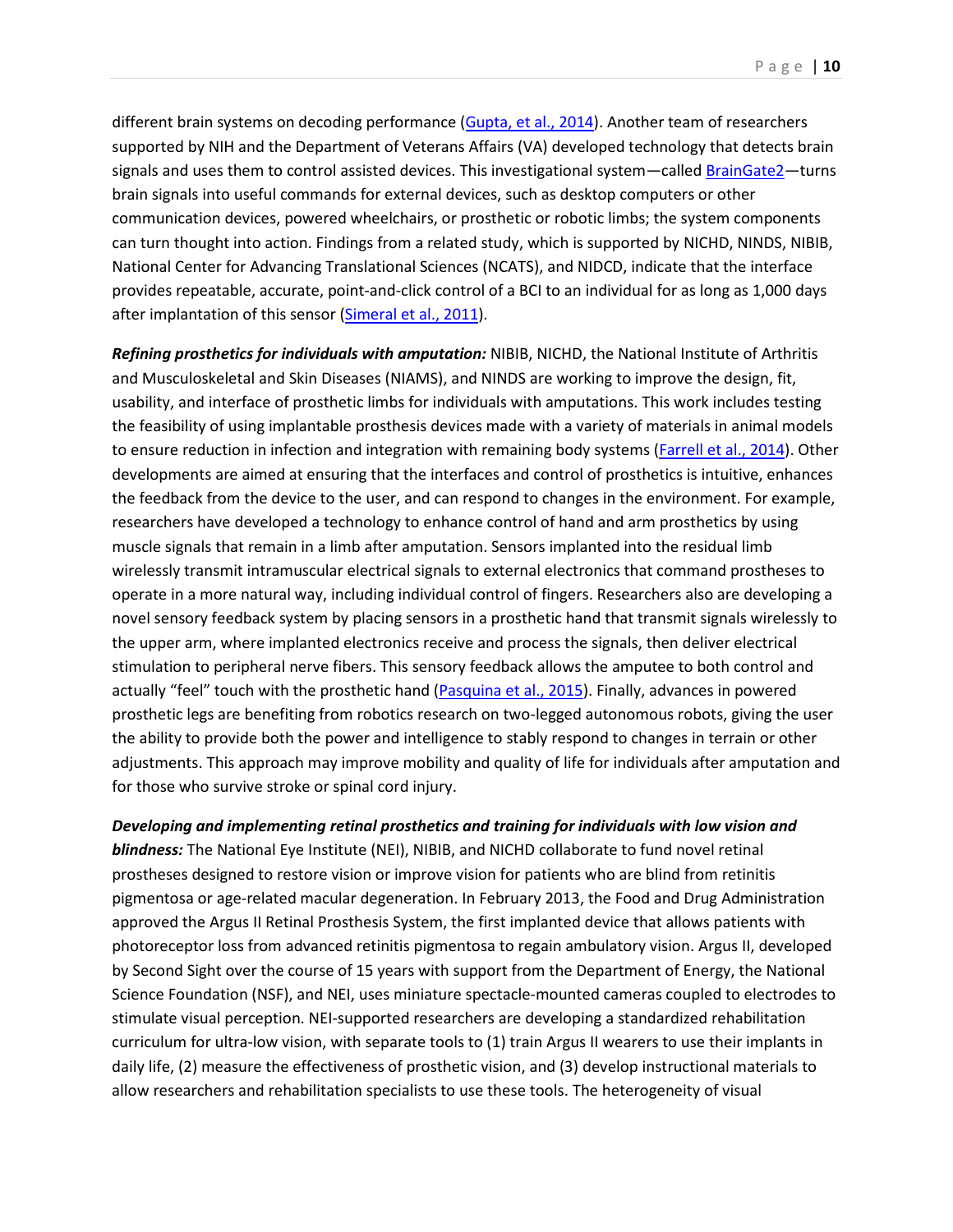impairment. In addition, vision loss is dynamic, and individuals often integrate other perceptual systems to compensate for lost vision. Thus, more than one rehabilitation strategy is needed for different types games and virtual reality systems to train individuals to navigate the visual world. impairment from low vision to blindness presents unique needs and strategies for rehabilitation. There are different degrees of vision loss, and different diseases cause qualitatively different visual of vision loss at different stages. NEI research also is focusing on integrating perceptual learning approaches into effective therapies for individuals with impaired vision, including the use of computer

 scientific bases of aural rehabilitation and improving the provision of aural rehabilitation services to individuals with hearing loss. Aural rehabilitation refers to enhancing a person's perception of spoken hearing loss about the nature and effects of their hearing loss and about intervention options, and it scientists also are developing more effective interventions for the speech, voice, and language impairments often associated with stroke, cerebral palsy, autism, Alzheimer's disease, and other *Aural rehabilitation technologies and strategies:* NIDCD-supported scientists are examining the communication, particularly through the auditory channel. It includes counseling individuals with involves training on how to use these interventions. Such interventions include hearing aids, cochlear implants, other augmentative and alternative communication devices (such as those that integrate communication information from vision and touch), and auditory training programs. NIDCD-supported neurologic and neurodevelopmental disorders.

 *Virtual typing by people with tetraplegia:* Several previous studies have demonstrated that paralyzed calibration methods that allow seamless typing and stable control. Using this method, two individuals individuals can type through a computer using various BCIs. However, these devices are tiresome, burdensome, and unreliable, requiring frequent recalibration. A new study has combined three with tetraplegia were able to compose long texts at their own paces, with no need for recalibration. This research is supported by NIDCD, NICHD, NINDS, the VA, and private groups.

Electrical stimulation of the spinal cord to restore function: People with paraplegia were able to move paralyzed muscles using a novel therapy involving electrical stimulation of the spinal cord. The patients flexed their toes, ankles, and knees while the stimulator was active. The movements were enhanced when combined with physical rehabilitation. The team developed its approach with support from NIBIB [\(Angeli et al., 2014\)](http://www.ncbi.nlm.nih.gov/pubmed/?term=24713270). Other research supported by NIBIB, NICHD, and NINDS used noninvasive transcutaneous stimulation and physical training to allow patients with complete motor paralysis to generate step-like movements [\(Gerasimenko et al., 2015\)](http://www.ncbi.nlm.nih.gov/pubmed/26077679). The patients also experienced improvements in blood pressure control, body temperature regulation, bladder control, and sexual function [\(Gad et al.,](http://www.ncbi.nlm.nih.gov/pubmed/25264607)  [2014\)](http://www.ncbi.nlm.nih.gov/pubmed/25264607). The research leading to these advances is an extension of decades of NINDS investment in basic research on spinal cord injury.

*Exoskeletons.* NIH has broad funding in this area, and the interagency National Robotics Initiative continues to fund new projects. For example, wearable robots, such as powered braces for the lower extremities, can improve mobility for individuals with impaired strength and coordination due to aging, spinal cord injury, cerebral palsy, or stroke. However, methods for determining the optimal design of an assistive device for use within a specific patient population are lacking. NIBIB and NICHD are supporting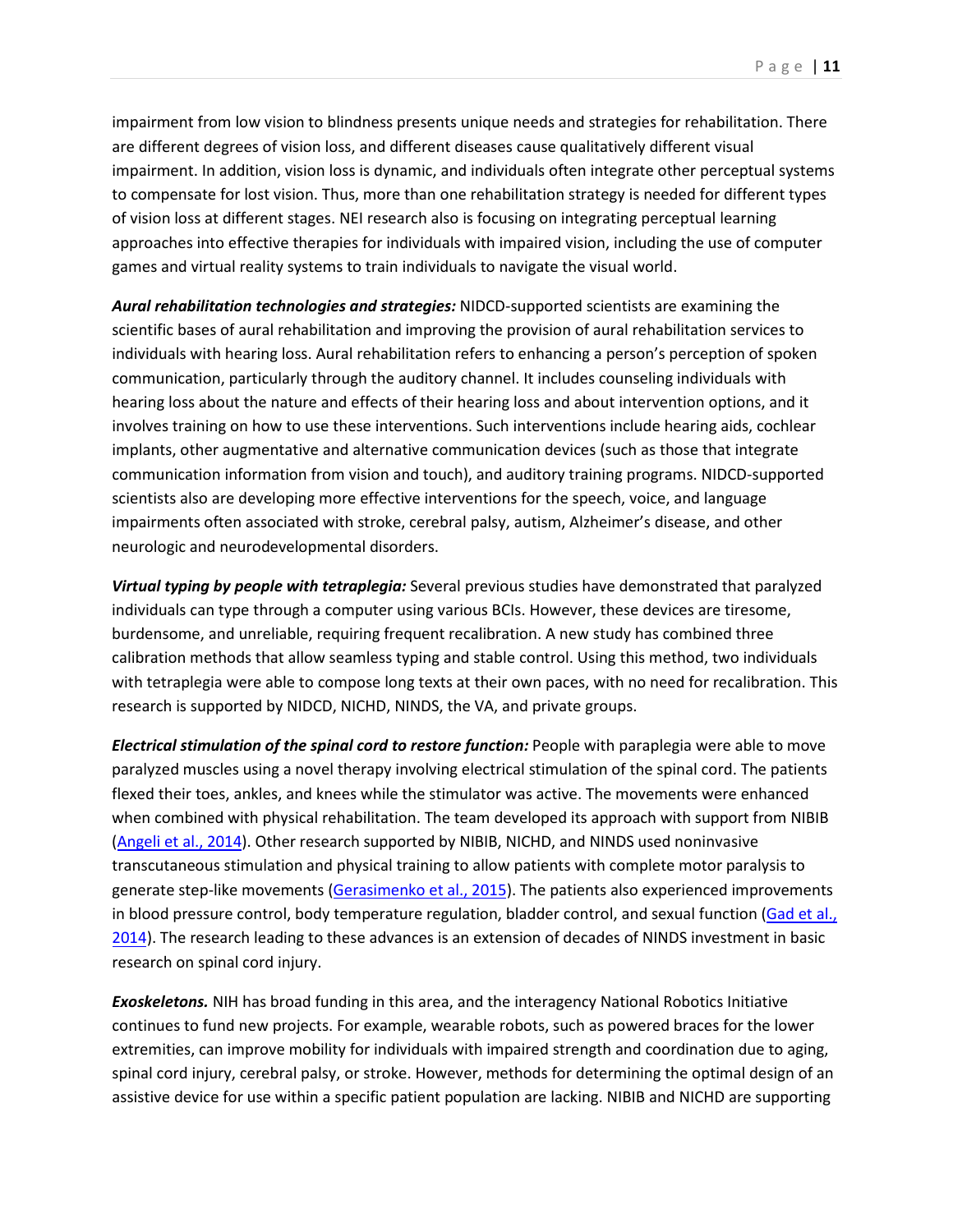a project to create an experimental platform for an assistive ankle robot to be used in patients arm and provide the kind of therapeutic guidance found at a rehabilitation center [\(NIH RePort\)](https://projectreporter.nih.gov/project_info_description.cfm?aid=8838327&icde=23094651&ddparam=&ddvalue=&ddsub=&cr=1&csb=default&cs=ASC). recovering from stroke. In addition, NIH is funding research to extend assisted physical therapy into the home by providing patients with a lightweight robotic exoskeleton that can be placed on an affected

 *Exploring strategies and therapeutic interventions for knee injuries:* A study of 900 people who had a torn anterior cruciate ligament (ACL) repaired surgically found that within 6 years of the surgery, and 10 percent needed surgery on the other knee [\(Hettrich et al., 2013\)](http://www.ncbi.nlm.nih.gov/pubmed/23722056). NIAMS-funded investigators clot and collect around the damaged ligament, encouraging ACL healing. Animal studies showed that the bioengineered sponge healed ACL injuries as well as standard reconstruction surgery and was much less injuries (Murray et al., 2013). injuries (<u>Murray et al., 2013</u>).<br><u>A multisite clinical trial</u> of 351 participants indicates that many people with knee osteoarthritis and a 19 percent of patients underwent at least one additional operation on the knee that had been repaired, found that stitching a bioengineered sponge between the torn ends of an injured ACL allows blood to likely to lead to arthritis. In 2014, FDA approved safety testing of the sponge in 10 people with ACL

 meniscal tear may be able to avoid surgery and achieve comparable relief from physical therapy. After 6 months, people who were randomized to the physical therapy arm of the study and those who were randomized to the surgical arm experienced similar and substantial improvement in function and pain within 6 months of enrolling in the study because their symptoms were not improving or were worsening. The people who remained in the physical therapy group through the end of the 12-month period continued to show improvements that were equivalent to the improvements in those who had levels. However, 30 percent of patients assigned to physical therapy alone elected to undergo surgery surgery [\(Katz et al., 2013;](http://www.ncbi.nlm.nih.gov/pubmed/23506518) [Buchbinder, 2013\)](http://www.ncbi.nlm.nih.gov/pubmed/23506467).

Interventions for urinary and fecal incontinence and sexual disorders: The NIH Office of Research on Women's Health and NICHD have partnered to improve the clinical approach to rehabilitation for the Pelvic Floor Disorders Network. The National Institute of Diabetes and Digestive and Kidney Diseases for stress incontinence in women was co-funded by NIDDK and NICHD. After 1 year and 5 years of follow-up, women in both arms of the trial had high satisfaction with their surgery [\(Richter et al., 2010;](http://www.ncbi.nlm.nih.gov/pubmed/20479459/) Medicine for Urinary Symptoms study tested whether a commonly used phytotherapy could relieve found that saw palmetto extract was no more effective than placebo in reducing lower urinary tract symptoms [\(Barry et al., 2011\)](http://www.ncbi.nlm.nih.gov/pubmed/21954478). Fecal incontinence affects 8 percent to 15 percent of the population. A improve fecal incontinence by enhancing anal muscle strength and improving stool perception. women with pelvic floor disorders, including the use of sacral neuromodulation as a treatment, through (NIDDK) established the Symptoms of Lower Urinary Tract Dysfunction Research Network to improve the measurement of patient experiences with lower urinary tract symptoms, including incontinence. Valid measurements are critical for clinical trial design. A trial to compare different surgical procedures [Kenton et al., 2015\)](http://www.ncbi.nlm.nih.gov/pubmed/25158274). A collaboration among NIDDK, the National Center for Complementary and Integrative Health (NCCIH), and the Office of Dietary Supplements, the Complementary and Alternative symptoms of lower urinary tract obstruction in men. The randomized, double-blind controlled trial pilot study in NIDDK will test whether translumbar and transsacral magnetic stimulation will significantly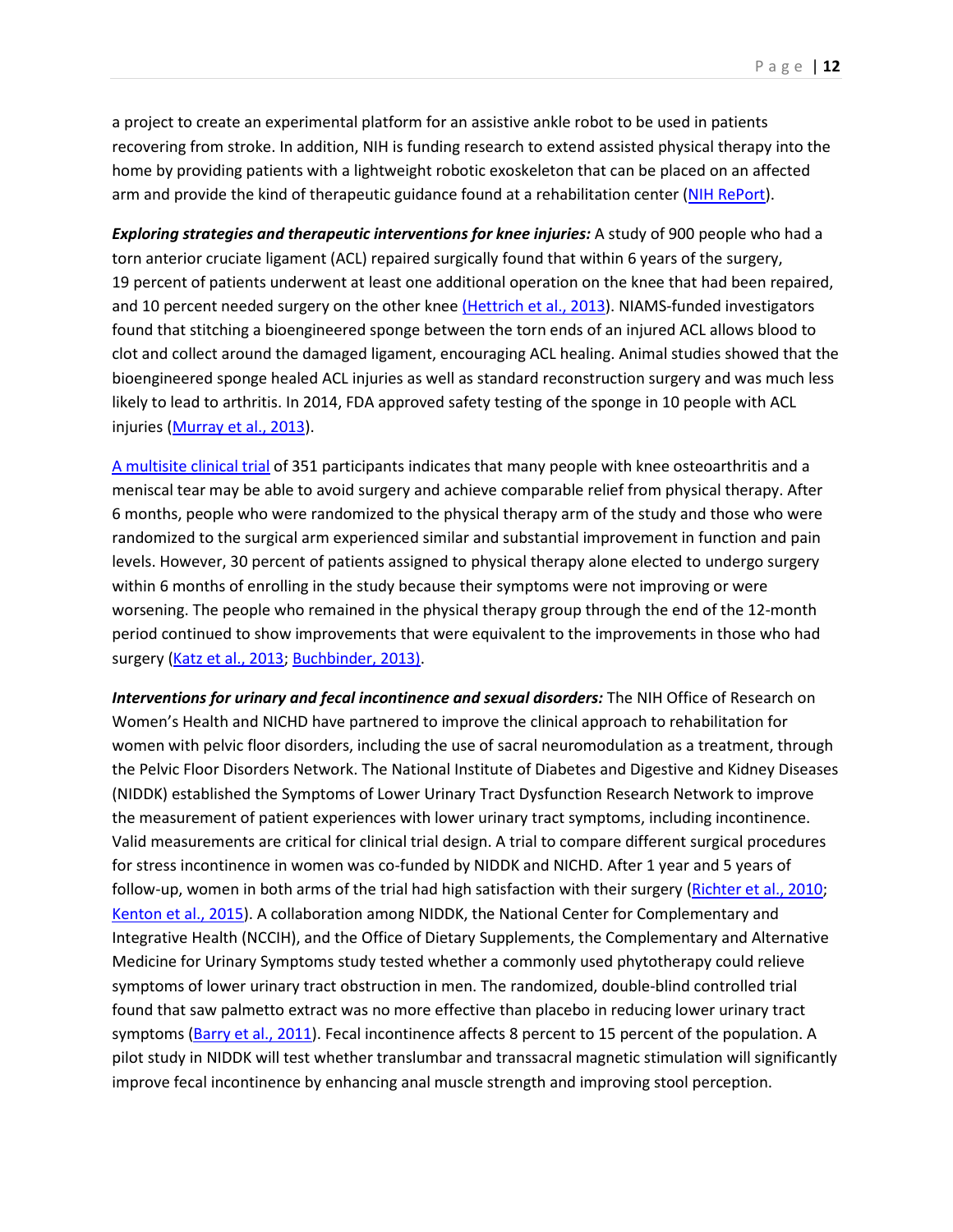Institutes including NICHD, the National Institute on Aging (NIA), and others invest in studies to better and the outcomes of their care. The National Health and Aging Trends Study is designed to produce a their life expectancy) and annual data collection. This allows investigators to track trends in disability [for Large Data Research and Data Sharing in Rehabilitation](http://rehabsciences.utmb.edu/cldr/) (formerly the Center for Large Data in studies. One of its recent studies examined rehabilitation readmission rates for patients with the six most common issues requiring rehabilitation care and included the reasons for readmission, geographic *Understanding the population of individuals with disabilities who receive rehabilitation services:*  understand the population of individuals who have disability, the rehabilitation services they receive, nationally representative, longitudinal dataset appropriate for studying disability dynamics at older ages. The design incorporates both an overweighting of the oldest-old population (those who live beyond over time rather than just prevalence, as in most national studies. In addition, NICHD funds the Center Rehabilitation), which builds rehabilitation research capacity by increasing the quantity and quality of rehabilitation outcomes research using large administrative and research datasets. The Center also aims to enhance data sharing through the archiving of information from completed rehabilitation research variations, and facility types.

 *neuropathy:* Diabetes affects more than 20 million people in the United States. Many who have people with the condition have a high risk of reduced mobility. [NIH-funded research f](http://www.ncbi.nlm.nih.gov/pubmed/?term=23276801)ound that patients diabetes and pre-diabetes found that exercise could increase skin nerve density, which is a measure of neuropathy [\(Singleton et al., 2014\)](http://www.ncbi.nlm.nih.gov/pubmed/25493275). *Investigating how weight-bearing exercise can help individuals with diabetes and peripheral*  diabetes also suffer from peripheral neuropathy, a condition caused by nerve damage. Peripheral neuropathy can cause weakness, numbness, and pain in the body, especially in the hands and feet, and with diabetes and peripheral neuropathy who participated in weight-bearing exercise increased both the distance they could cover in a 6-minute test and their average daily steps. Those who participated in non-weight-bearing exercise showed improvement in their blood sugar control [\(Mueller et al., 2013\)](http://www.ncbi.nlm.nih.gov/pubmed/23276801). Other studies in NIDDK's portfolio assessing the role of exercise in nerve regeneration in people with

 *Addressing pain for individuals with disabilities:* NIH continues to fund studies of non-pharmacologic methods of treating pain and of the mechanisms that underlie the effectiveness of these methods. For significant reduction in the severity of pain compared with those who received only opioids. Other aspects of pain management, such as behavioral or learning factors related to pain, other non- pharmacologic approaches to pain management, and the neural signatures of pain and their relationship example, in a study examining the effect of acupuncture combined with traditional opioid management of acute pain following a surgical procedure for knee or hip replacement, acupuncture resulted in a to patient self-report remain a high priority for NINDS, NCCIH, and other ICs.

 researchers have examined the patient- and facility-level characteristics of those who had better motor *Improving self-management strategies and caregiver interactions:* Enabling optimal function, supporting self-management of chronic disease, and addressing the needs of caregivers is a focus of a number of ICs, including the National Institute of Nursing Research, NIA, and NCMRR. NIH supports work focused on how to optimize physical activity in older adults following traumatic injury with a specific focus on patient-level and environmental challenges. In addition to optimizing general activity,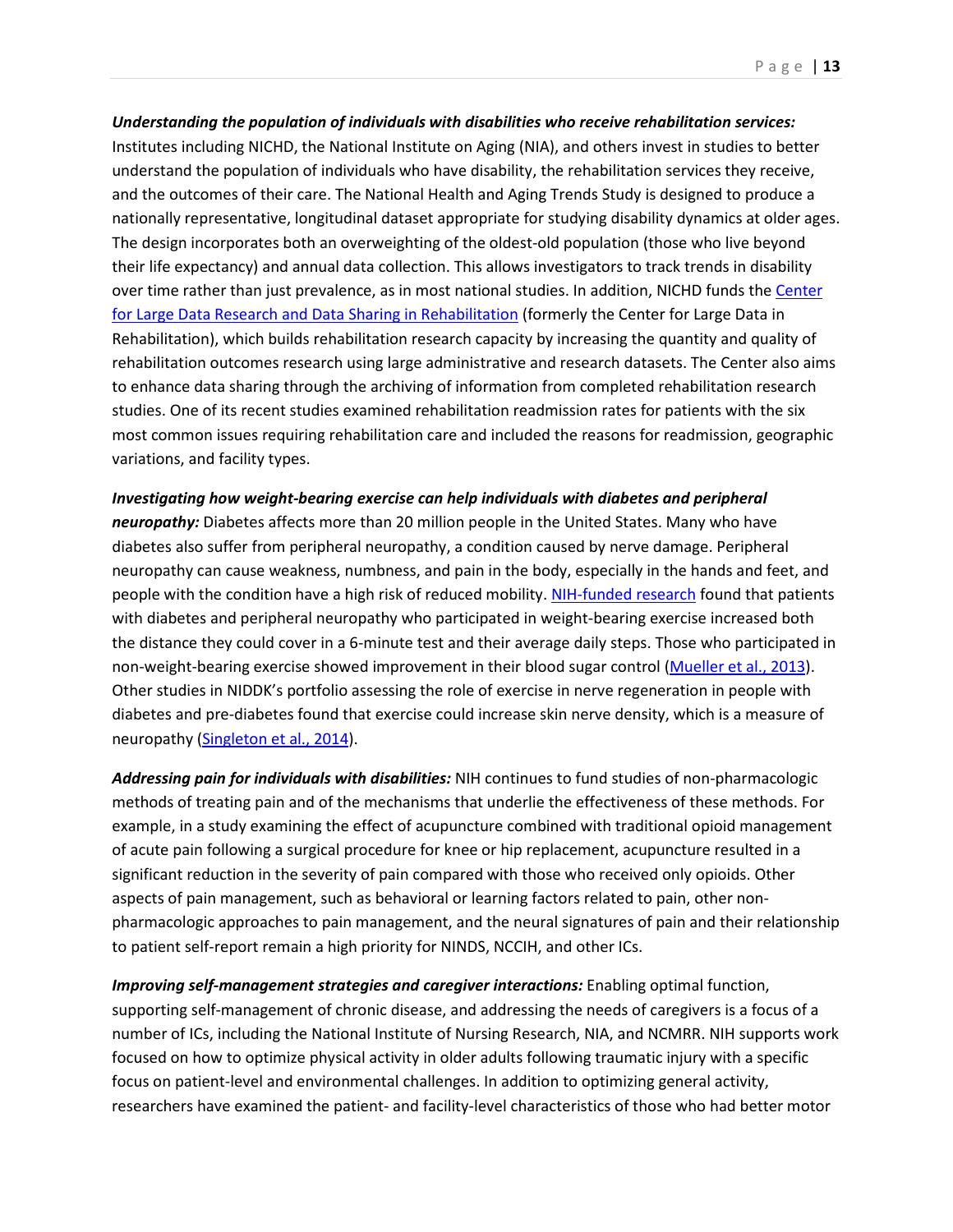function and higher rates of change in motor function from admission to discharge after receiving quality of life for these caregivers. treatment for hip fractures. Finally, work to support caregivers includes development of a conceptual model of health-related quality of life in caregivers of individuals with TBI and in qualitative analysis of

#### <span id="page-14-0"></span>**Opportunities, Needs, and Priorities**

 As described above, NIH advances scientific knowledge about disabilities and rehabilitation while also providing vital support and focus for the field of medical rehabilitation. This work is routinely coordinated within NIH, and programs collaborate closely to ensure that NIH supports rehabilitation science in all areas that affect public health. The goals and objectives of the ICs that support medical rehabilitation were formulated by the MRCC, which includes representatives from the 17 ICs that fund rehabilitation research. These ICs have their own individual strategic plans and research agendas, which collaboration between the ICs will enhance NIH's overarching work to promote innovative and integral through the extramural funding awarded to universities, academic health centers, small businesses, and are aligned with legislative mandates related to specific diseases or body systems. The NIH Research Plan on Rehabilitation dovetails with the plans and agendas of the ICs. The coordination and science in medical rehabilitation. NIH will accomplish this coordination and collaboration not only other research institutions to support research and research training, but also through the intramural laboratories and Clinical Center on NIH's main campus in Bethesda, Maryland.

The following sections list the research areas as six primary goals (A to F).

 Although a request was made during the period of public comment to include specific goals for individual conditions or populations of individuals with specific challenges, it is outside the scope of the current plan to address these individually. Due to the breadth of the conditions, diseases, and approaches addressed by participating NIH ICs, each of the ICs will support rehabilitation research in their respective mission areas.

#### <span id="page-14-1"></span>**A: REHABILITATION ACROSS THE LIFESPAN**

 The NIH rehabilitation research portfolio reflects the essential need for rehabilitation research for different levels of access to rehabilitation services. The goal of rehabilitation is to optimize function and promote health and wellness through participant-engaged, data-driven, individualized care. The first people with disabilities at all points during the lifespan. Models of rehabilitation may require different approaches, implementation strategies, or considerations given the developmental stage of the individual receiving the services, the extent of disability and comorbidities, and the social context and environmental challenges the individual faces. The individuals who benefit represent different racial and ethnic populations, socioeconomic levels, and gender identities, and live in diverse communities with research priority is to address the critical understudied issues in rehabilitation.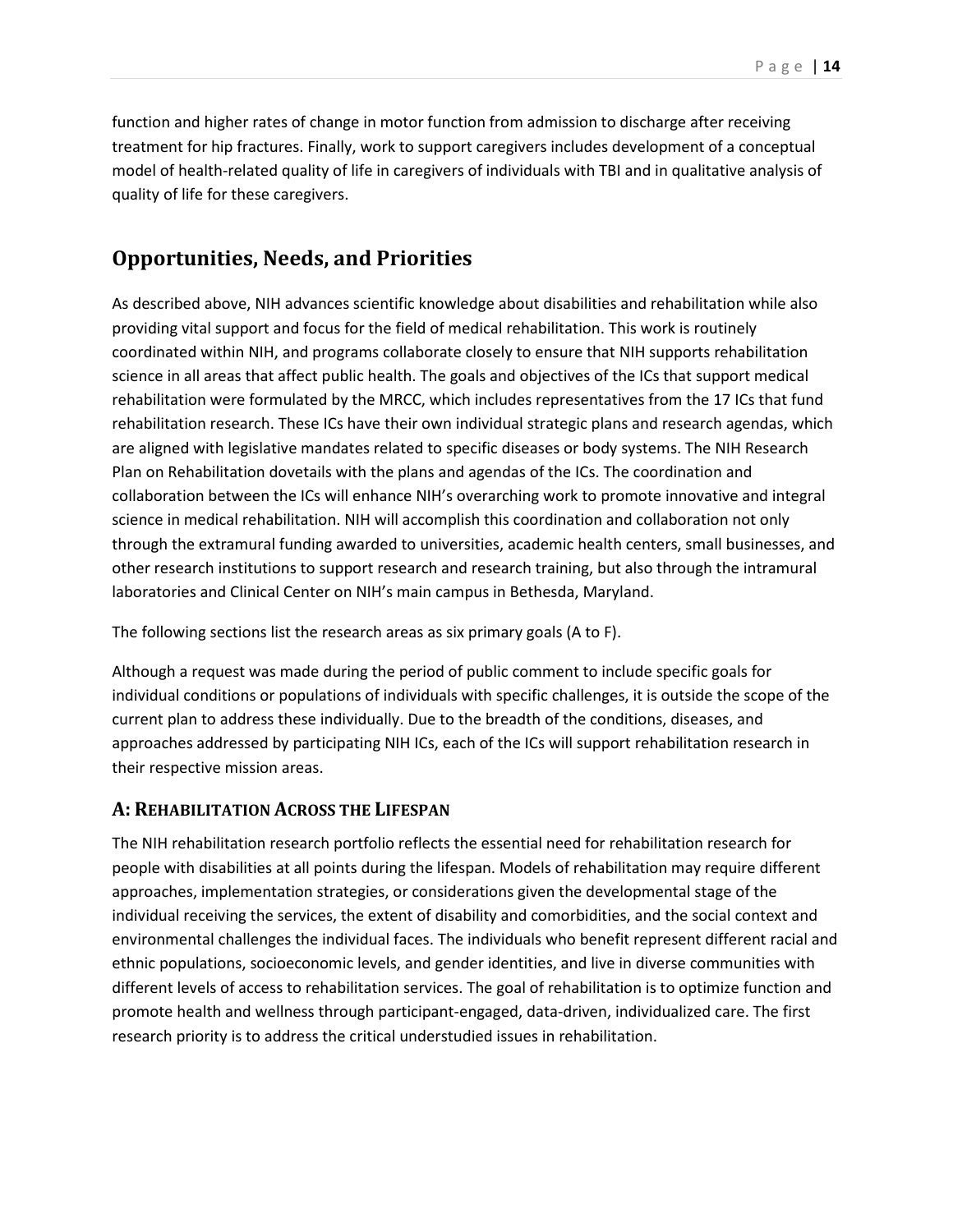#### <span id="page-15-0"></span>*Objectives*

- 1. Increase the quality of evidence for rehabilitation interventions in populations of people with disabilities across the lifespan (pediatrics, adult, and geriatrics) through increased focus on the design, dose, intensity, timing, mechanisms, and specified targets and outcomes of these interventions.
- interventions.<br>2. Through basic, translational, and clinical research, determine the methods by which lifestyle and wellness interventions can promote health and prevent and treat comorbidities in individuals with disabilities.
- 3. Address symptoms and secondary conditions associated with disability through the development, adaptation, or evaluation of interventions (e.g., pain, cognitive impairment, depression). Determine methods to address symptom burden and improve health-related quality of life.
- 4. Investigate the nature of health disparities and their impact on the implementation and effectiveness of rehabilitation interventions.
- school, from childhood to adolescence, from adolescence to adulthood, from adulthood to late 5. Identify and test care delivery models during periods of lifespan transitions (e.g., from home to life) that enable the highest level of benefit from health interventions.
- conditions that cause disability and common secondary conditions that develop over time. 6. Through longitudinal and population-based cohort studies, determine the natural history of

Examples of actions that will help meet these objectives include the following:

- Understand the impact of development, maturation, or decline of biological systems on disease course and rehabilitation interventions.
- Determine mechanisms by which rehabilitation affects recovery and repair at the molecular, cellular, organ, and system levels during critical time periods.
- • Develop prognostic risk factors or biomarkers that aid in treatment selection for individuals with temporary or chronic disability.
- • Evaluate the impact of age, sex, race/ethnicity, and other sociodemographic factors on the implementation and effectiveness of rehabilitation interventions.
- • Address the gaps in knowledge particular to pediatric rehabilitation, including the effects of maturation and the impact of early intervention.
- Link studies of adaptive physical activity and exercise to functional outcomes in physical, emotional, social, community participation, and cognitive domains.
- activity, sleep) on rehabilitation outcomes of interest, prevention of secondary conditions, psychosocial functioning, and community participation. • Determine the impact of modifiable lifestyle and health behaviors (e.g., nutrition, physical
- • Leverage existing large data repositories and publicly available large datasets to examine the course of a disabling condition as well as its relationship to health care delivery and outcomes for individuals over the life course.
- that include health economics. • Examine the effects of interventions at early life stages on later life outcomes through studies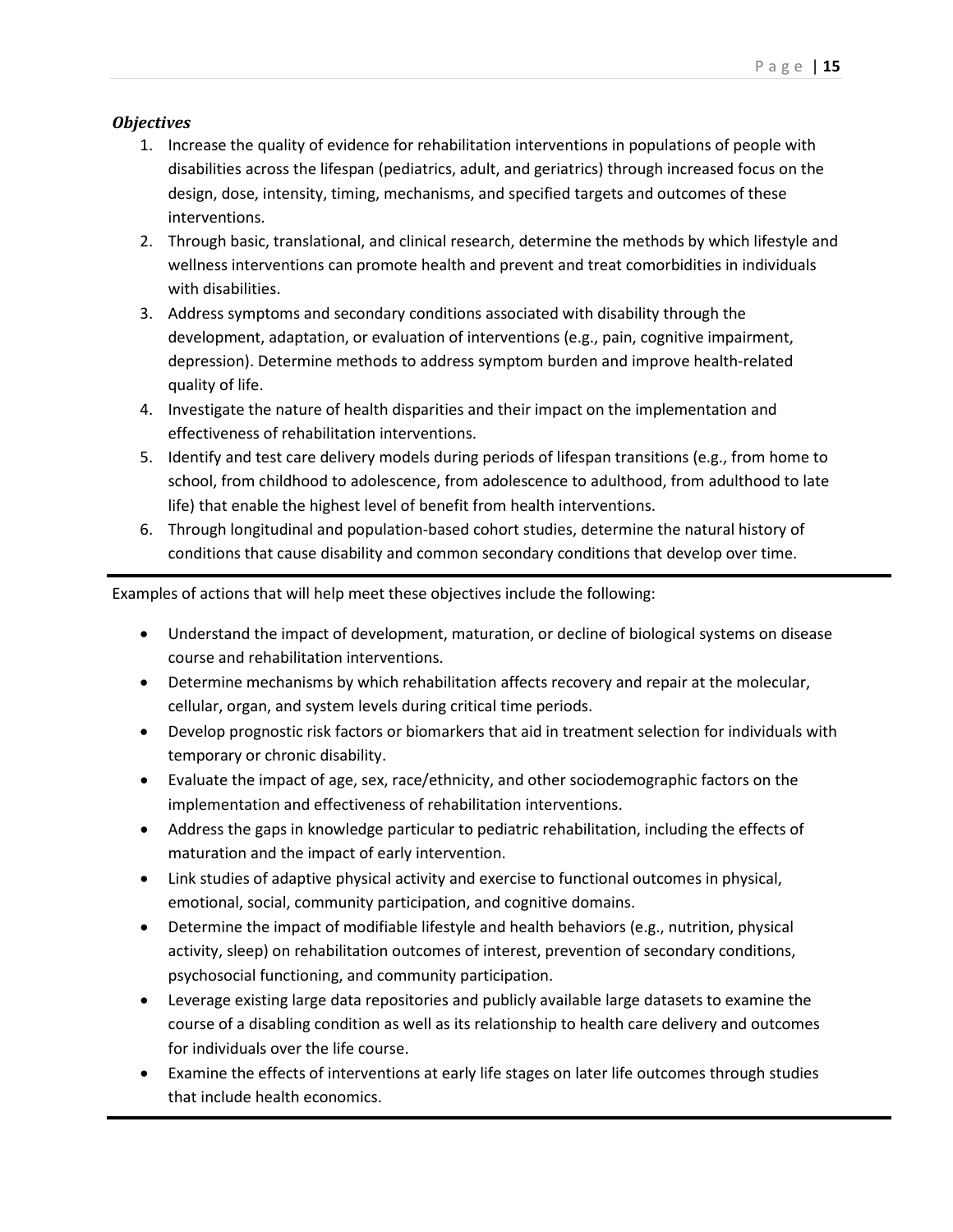#### <span id="page-16-0"></span>**B: COMMUNITY AND FAMILY**

 Each person with a disability lives within the context of a community that may include a family, a social rehabilitation services to maintain function, rehabilitate chronic conditions that limit activity, and group, or other supports. The interplay of individuals and their contexts is a key priority area for NIH. As the population ages, the degree of disability in the community will increase, as will the need for support caregivers and families who provide formal and informal assistance to individuals with disabilities.

#### <span id="page-16-1"></span>*Objectives*

- 1. Develop self-management strategies that can be implemented in community settings to promote quality of life by helping individuals better understand and manage disabilities and achieve and maintain independence.
- 2. Examine the stressors, challenges, and benefits experienced by caregivers of individuals with disabilities, and examine the impact of these on the health of the caregiver and the care recipient.
- 3. Develop and test interventions that address stress and burden, and that maximize benefits and resilience in caregivers.
- 4. Examine the impact of sociodemographic influences on the outcomes of rehabilitation interventions.
- 5. Determine the ways in which individuals with disabilities can partner with caregivers and care providers as active members of the rehabilitation team, either in promotion of adherence and assistance with in-facility or home-based care or in setting treatment goals to optimize outcomes.

Examples of actions that will help meet these objectives include the following:

- • Support collaborations between the person with disability, the caregiver, and the rehabilitation team.
- Examine community-based interventions for caregiver, family, and community support.
- conditions. • Develop self-management interventions to improve long-term management of chronic

#### <span id="page-16-2"></span>**C: TECHNOLOGY USE AND DEVELOPMENT**

 Technology has played a significant role in research and clinical applications in rehabilitation science in laboratory and treatment settings, NIH must promote interdisciplinary collaboration within the health the form of diagnostics, treatment devices, assistive devices and technology, orthotics, prosthetics, and other rehabilitation technologies geared to treatment delivery or self-management. Computational science has also played a significant role, providing advanced algorithms for device control, increased use of modeling and simulation, and approaches to analyzing big data. To best harness technology in the disciplines and with colleagues in computer science, math, statistics, and engineering, and with the endusers of the technology.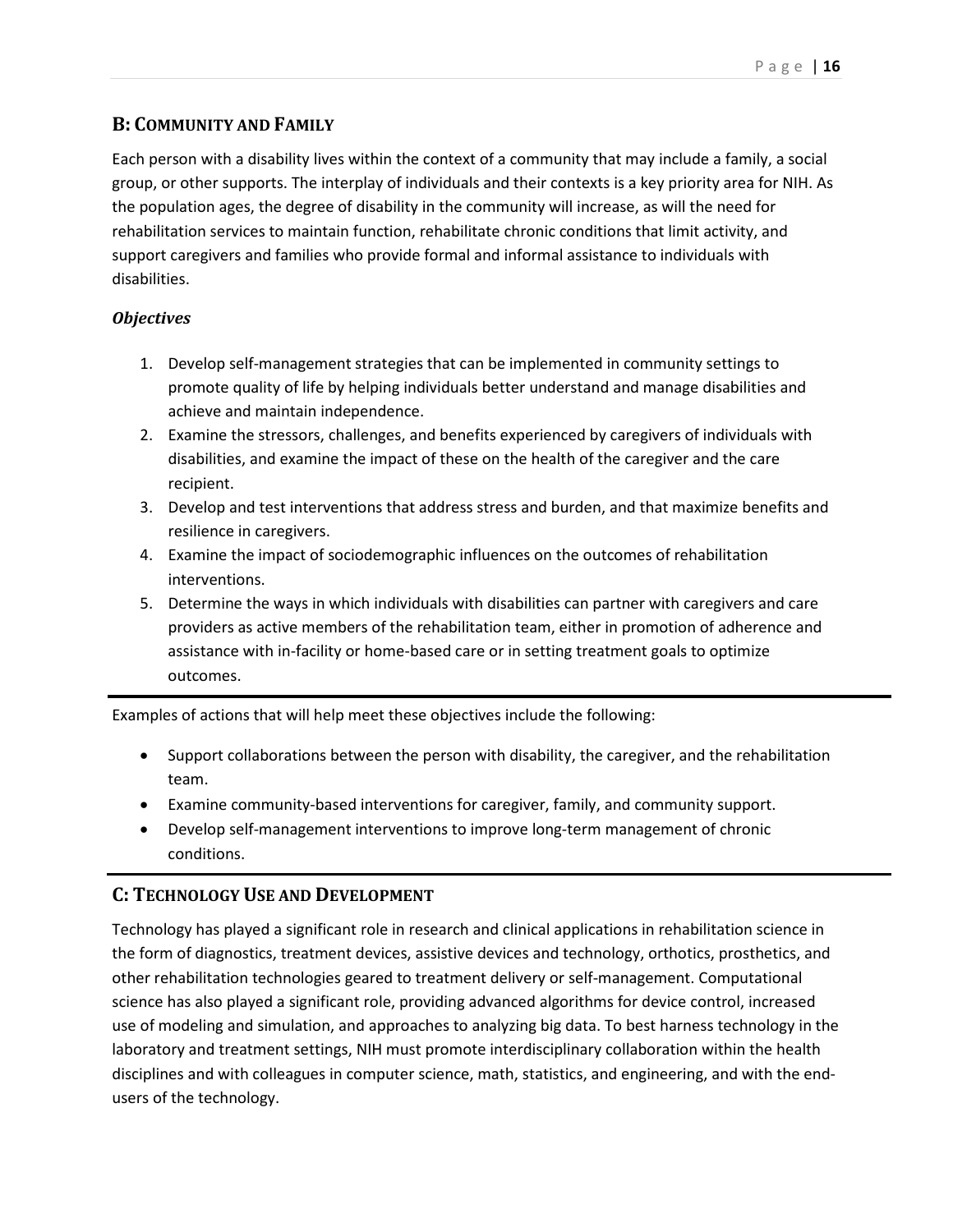#### <span id="page-17-0"></span>*Objectives*

- 1. Advance the use of telehealth in rehabilitation assessment, delivery, and adherence monitoring.
- 2. Advance the use of assistive technologies (AT), noninvasive sensors, and mobile health (mHealth) approaches in rehabilitation science.
- 3. Provide an evidence base for device development, manufacturing, and implementation for individuals with disabilities, including methods to incorporate needs and preferences of users.
- 4. Support research to better define new and innovative metrics and outcomes of interest in the use of various technologies in rehabilitation.
- 5. Encourage the use of computational models for designing and developing new rehabilitation technologies and for evaluating their functional outcomes.
- acquisition, analysis, and monitoring of data from individuals who are receiving care or 6. Support technology development that incorporates monitoring and remote access in the continued support in their homes.

Examples of actions that will help meet these objectives include the following:

- services, reducing health disparities, and improving short- and long-term outcomes for • Explore the potential of remote treatment delivery and monitoring for improving access to individuals with disabilities.
- • Develop and test tools and new technologies to assist in the assessment, care, treatment, and monitoring of individuals with disabilities while incorporating appropriate measures for ensuring security and privacy.
- Examine telehealth and AT solutions to promote functioning and independence of individuals with disabilities.
- applications pertinent to rehabilitation medicine. • Enhance the effective use of AT or sensors in detecting secondary complications, monitoring adherence to rehabilitation therapies, providing outcome data, and developing other
- Integrate AT, mHealth, and sensor-based approaches into monitoring and self-management of chronic conditions and determine best practices in providing information to providers and alert systems.
- • Support the development and evolution of both invasive and noninvasive systems that assist individuals with disabilities, including hardware and software.
- Improve control mechanisms for devices and encourage intuitive design systems that respond to the changing needs and preferences of the user and to the user's environment.
- Examine the safety, effectiveness, and utility of noncommercial (e.g., nonprofit, open source) devices for individuals with disabilities.
- • Support low-cost technology solutions to provide a broader reach to the user community.
- Integrate understanding and measurement of the human-technology interface. Evaluate whether a technology works as intended and meets the needs of the users for whom it is intended.
- Incorporate developmental and aging considerations into device or AT development to allow for flexibility of application.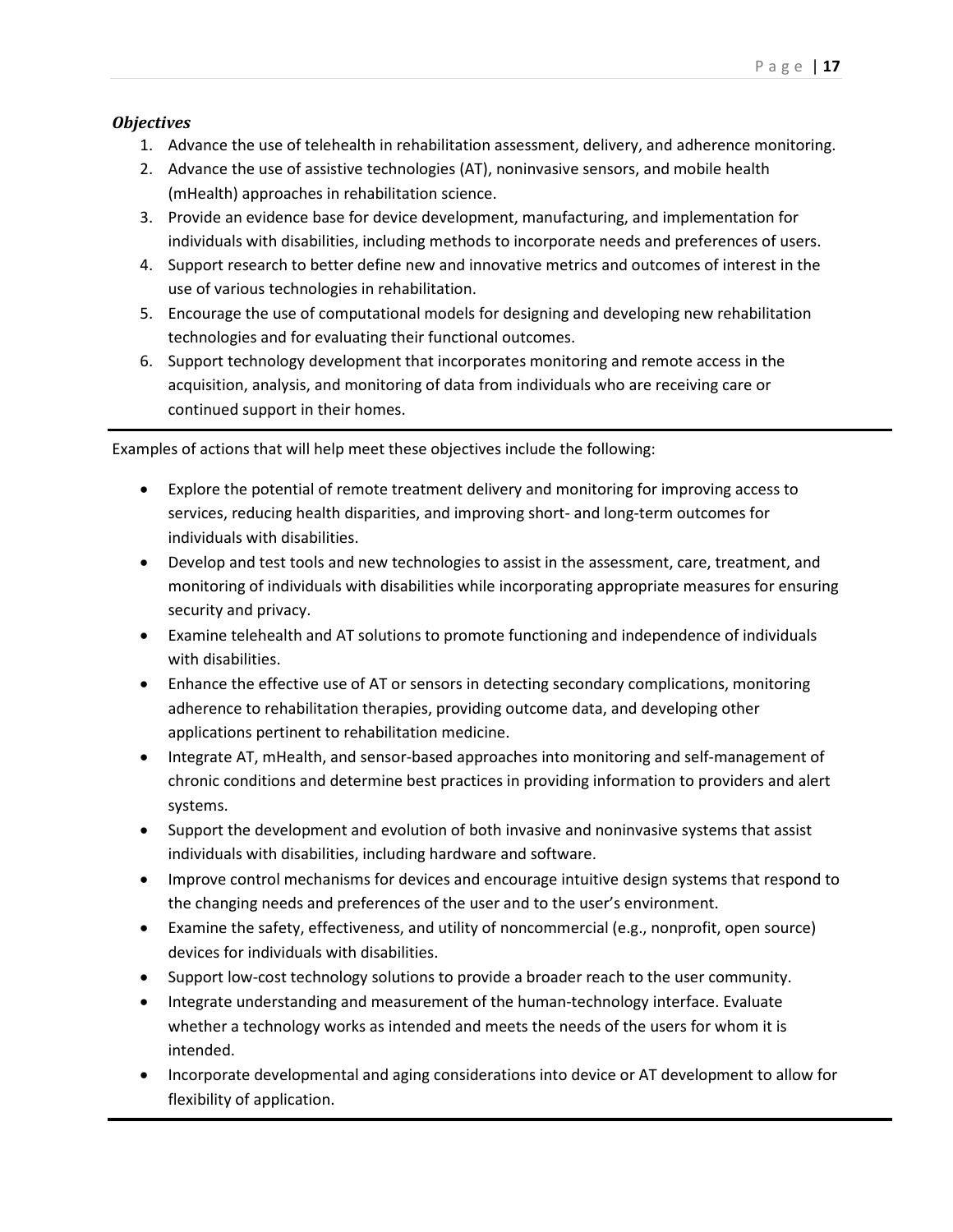#### <span id="page-18-0"></span>**D: RESEARCH DESIGN AND METHODOLOGY**

 Evidence-based approaches are essential for individuals with disabilities, and the results of recently methods, strategies, and approaches to address challenges such as generating consistent clinical data from heterogeneous conditions. Emphasis must be placed on data sharing and knowledge translation. completed large efficacy trials of rehabilitation approaches have demonstrated the need for new Finally, transdisciplinary research must be encouraged.

#### <span id="page-18-1"></span>*Objectives*

- 1. Expand the evidence base for specific treatment interventions and approaches with an emphasis on validated protocols associated with improved outcomes for conditions that cut across populations of individuals with disabilities (e.g., spasticity, bowel and bladder control, sexual function, gait disturbance).
- also adaptive and pragmatic trials and trials using other innovative designs. 2. Conduct both efficacy and effectiveness trials, including not only randomized clinical trials, but
- 3. Examine the use of existing databases and registries as mechanisms for discovery.
- 4. Encourage clinical translational research and dissemination and implementation research to enhance reach and application of evidence-based approaches.
- impede rehabilitation adherence or efficacy of a rehabilitation intervention. 5. Improve characterization of environmental barriers and biological comorbidities that might
- 6. Identify and test models of rehabilitation that increase participation by older adults, women, ethnic minorities, and people of low socioeconomic status.
- 7. Identify, measure, and compare the costs and consequences of rehabilitation assessment, delivery, and monitoring approaches, interventions, devices, and technologies using health economics methods, including cost analysis, economic evaluation, decision and transmission modeling, and regulatory impact analysis.

Examples of actions that will help meet these objectives include the following:

- • Develop and support the use of common metrics and standards to enable cross-validation or aggregation of studies and to identify gaps in measurement (e.g., quality metrics, measures of patient preference, specific functional impairments).
- • Support FAIR (findable, accessible, interoperable, reusable) data standards and appropriate data-sharing efforts to enable aggregation of data and secondary analyses.

#### <span id="page-18-2"></span>**E: TRANSLATIONAL SCIENCE**

 and behavioral mechanisms that underlie disease. For the purpose of rehabilitation research, this accommodate for injury or illness at the cell, tissue, and system levels. Basic understanding of the effects of interventions, both in animal models and in humans, is also needed. Precision medicine is an NIH sponsors multiple programs to advance understanding of the fundamental biological, physiological, understanding would encompass genomic and other cell-based, process-level contributions to plasticity and adaptation; body system-level responses to injury; and methods by which people adapt to and emerging approach for disease treatment and prevention that takes into account individual variability in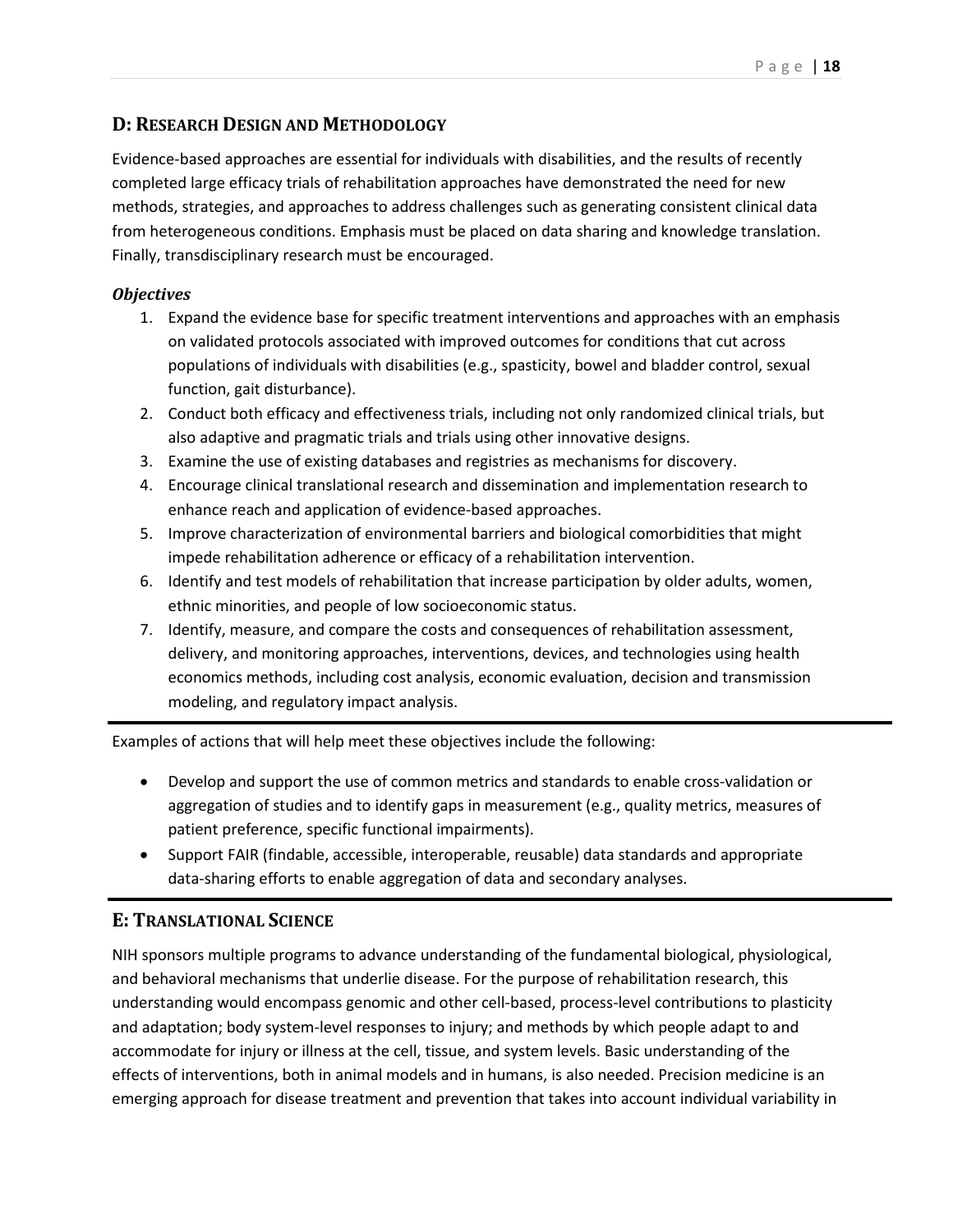genes, environment, and lifestyle. Although researchers have made some advances in precision medicine, the practice is not in use for most diseases or conditions, nor has it been widely applied for use in rehabilitation medicine.

#### <span id="page-19-0"></span>*Objectives*

- 1. Integrate cell-, tissue-, and model organism-based research to identify the principal physiological mechanisms and key interventional targets in the adaptive and maladaptive changes associated with disabling conditions.
- 2. Encourage approaches that exploit the biological and physiological adaptations associated with rehabilitation strategies in the clinical setting.
- 3. Advance the understanding of precision medicine approaches relevant to rehabilitation medicine.
- 4. Characterize biomarkers associated with specific injuries, illnesses, or disorders that are prognostic or guide prescription of rehabilitation interventions.
- 5. Determine the effectiveness of integrative, multimodal interventions that focus on defining the optimal combination and "dosing" of individual interventions to improve and possibly accelerate recovery following injury or disease.

Examples of actions that will help meet these objectives include the following:

- • Identify the biological basis and intervention points of secondary processes that impede functional recovery at the cellular and tissue levels in chronic conditions.
- Expand research on mechanisms of action underlying rehabilitation interventions and integrate preclinical and modeling research to inform rehabilitation practice and trial design.
- Increase the use of regenerative rehabilitation techniques and therapies to optimize the functional outcomes of individuals with disabilities.
- • Develop valid measures of functional change that expand understanding of the physiological actions of clinically driven therapies.
- Facilitate synergistic basic and clinical patient-oriented rehabilitation research by creating and supporting reverse translational, hypothesis-generating/testing human neuroscience research opportunities.
- rehabilitation intervention (e.g., biomarkers, -omics). • Examine the underpinnings of plasticity, adaptation, and response to illness or injury or to

#### <span id="page-19-1"></span>**F: BUILDING RESEARCH CAPACITY AND INFRASTRUCTURE**

 professionals, and engineers who focus on biomedical devices or rehabilitation; and providing courses at Medicine Summit on building research capacity [\(Frontera et al., 2005\)](http://www.ncbi.nlm.nih.gov/pubmed/16698738), capacity includes: The capacity of the rehabilitation research field is exponentially greater than it was when NCMRR was established in 1993. NIH has provided steadfast support to the rehabilitation science community, creating a research infrastructure network to provide training, consultation, and collaboration; funding training programs targeted to the development of basic scientists, physician scientists, allied health regional, national, and international conferences. As noted in the report from the 2005 Rehabilitation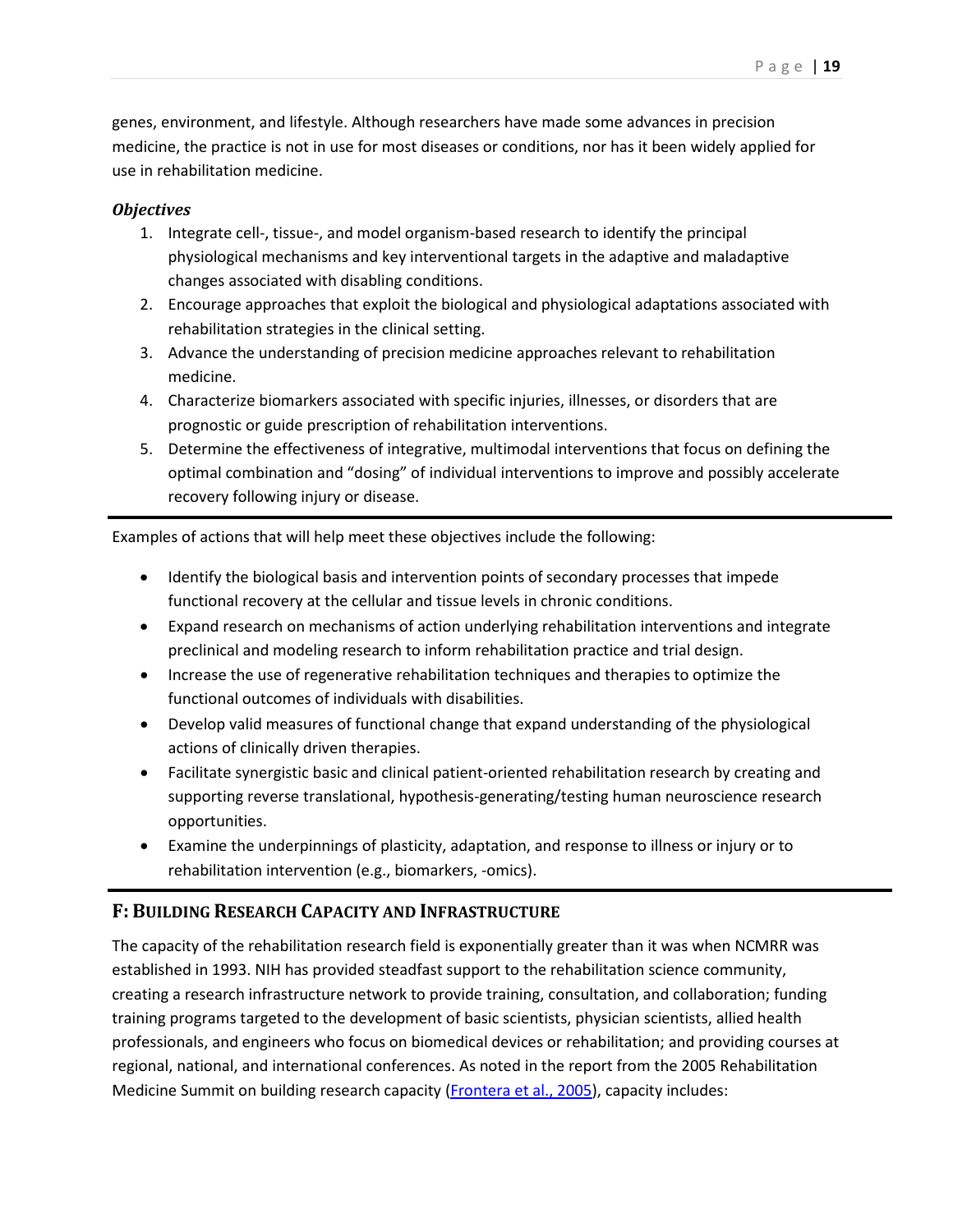(5) metrics. NIH is active in all five of these areas and will continue to find novel and innovative ways to (1) researchers; (2) research culture, environment, and infrastructure; (3) funding; (4) partnerships; and build capacity for rehabilitation science.

#### <span id="page-20-0"></span>*Objectives*

- [Rehabilitation Research Infrastructure Network.](https://www.nichd.nih.gov/research/supported/Pages/mrrin.aspx) 1. Increase the use of and coordination among the centers that make up the Medical
- 2. Enhance the rehabilitation research community's use of and contribution to training programs, including predoctoral, postdoctoral, and continuing education for researchers with unique training needs or partnerships.
- 3. Review the current model for training in rehabilitation research and develop a strategy to increase the availability of training and partnerships between programs to provide it.
- 4. Evaluate the availability of funding opportunity announcements both from extramural sources and from the NIH Common Fund that include disability or rehabilitation targets, and determine gap areas or areas for enhancement that could spur cooperative funding strategies.
- 5. Identify methods to encourage knowledge translation to promote clinical competence based on evidence-informed treatment.
- used to evaluate and encourage interdisciplinary science and that accurately reflect the contributions of scientists who work to drive rehabilitation research. 6. Promote interdisciplinary collaboration in rehabilitation research. Develop metrics that can be
- research; consider enhanced diversity supplements and partnerships with other federal 7. Provide a strategy for recruiting individuals with disabilities into the field of rehabilitation agencies (e.g., National Science Foundation; National Institute on Disability, Independent Living, and Rehabilitation Research).

# <span id="page-20-1"></span>**Coordination with Other Federal Agencies**

 fully encompass all of the federal entities with which NIH collaborates. NIH recognizes that it is not the only federal agency invested in developing and funding research that addresses disability and rehabilitation and that supports training in the field. Through regular interactions with federal partners both at the NABMRR, where NIH's partners serve as ex officio members, and at the Interagency Committee on Disability Research, where NIH serves as an executive member, NIH is active in coordination and collaboration throughout the federal government. These interactions serve not only to help synergize efforts, but also to spur unique collaborations and opportunities for the rehabilitation research community as a whole. Although the following section includes several departments and agencies that are close partners in rehabilitation research, it does not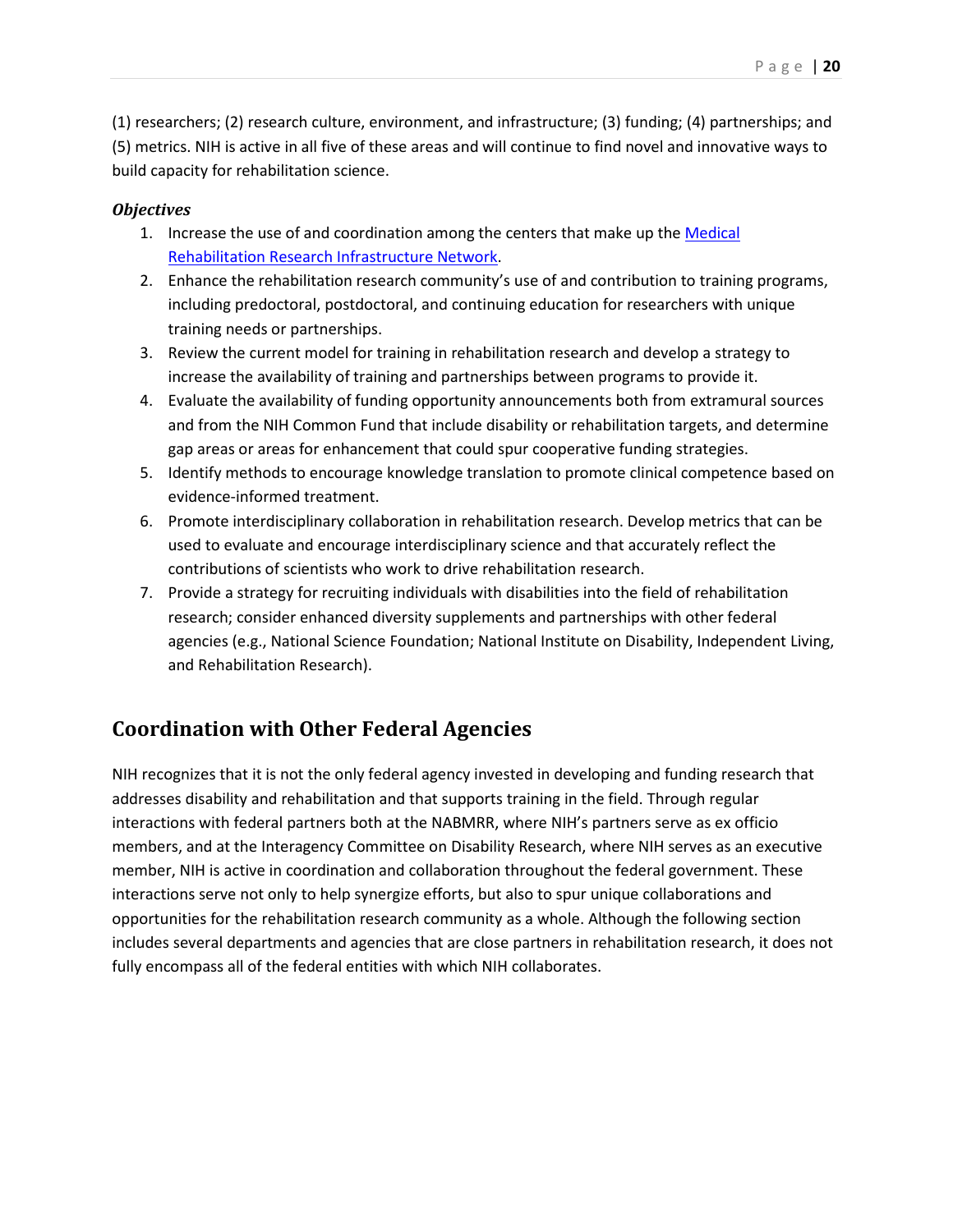#### <span id="page-21-0"></span>**DEPARTMENT OF DEFENSE (DOD)**

#### <span id="page-21-1"></span>*Joint Program Committee-8/Clinical and Rehabilitative Medicine Research Program (JPC-8/CDMRP)*

 improving limb and organ transplant success, creating full-functioning limbs and organs, repairing JPC-8/CRMRP focuses on definitive and rehabilitative care innovations required to "reset" wounded warriors, in terms of both duty performance and quality of life. The program has multiple initiatives to achieve its goals, which include improving prosthetic function, enhancing self-regenerative capacity, damaged eyes, treating visual dysfunction following injury, improving pain management, and enhancing rehabilitative care.

 NIH's work with DoD includes serving on the JPC not only for the CDMRP, but also for programs in priorities; participating in joint program reviews and analysis of the DoD's rehabilitation medicine and TBI portfolios; and working with the U.S. Army Medical Materiel Development Agency on projects Military Operational Medicine and Combat Casualty Trauma; assisting with Capability-Based Assessments conducted by the Defense Health Agency to guide the DoD's research agenda and related to developing and commercializing pharmaceuticals and devices that benefit individuals with disabilities. There are multiple examples of collaboration. NIH joins VA and DoD in the Spinal Cord Injury Research Program vision-setting meeting, which works to ensure that the agencies' respective portfolios are aligned with their missions and to reduce funding overlap. There is also a cooperative agreement between NIH and the DoD to support regenerative medicine approaches to limp, craniofacial, burn, scarless wound, and genitourinary repair through the Armed Forces Institute of Regenerative Medicine.

#### <span id="page-21-2"></span>*Defense Advanced Research Projects Agency (DARPA)*

 System Design (NESD); Restoring Active Memory (RAM); Microphysiological Systems (MPS), and Warrior NIH works closely with DARPA's Biological Technologies Office, especially through the following programs: Revolutionizing Prosthetics, Reliable Neural-Interface Technology (RE-NET); Hand Proprioception and Touch Interfaces (HAPTIX); Electrical Prescriptions (ElectRx); Neural Engineering Web. The research areas cover several disciplines and seek to develop technologies and to enhance understanding of biological processes associated with quality of life and human performance, disease, and healing.

#### <span id="page-21-3"></span>**DEPARTMENT OF HEALTH AND HUMAN SERVICES (HHS)**

#### <span id="page-21-4"></span> *Agency for Healthcare Research and Quality (AHRQ)*

 system. Its mission is to produce evidence to make health care safer, higher quality, more accessible, equitable, and affordable and to work within HHS and with other partners to make sure that the evidence is understood and used. AHRQ also has a congressional mandate to conduct health research AHRQ is a health services research agency within HHS that invests in reviewing evidence and research to understand how to make the health care system safer and to improve quality. AHRQ generates measures and data used to track and improve performance and evaluate progress of the U.S. health and disseminate research findings for persons with disabilities, who are included in the agency's focus on priority populations. AHRQ is a valued partner for NIH, especially for the provision of quality data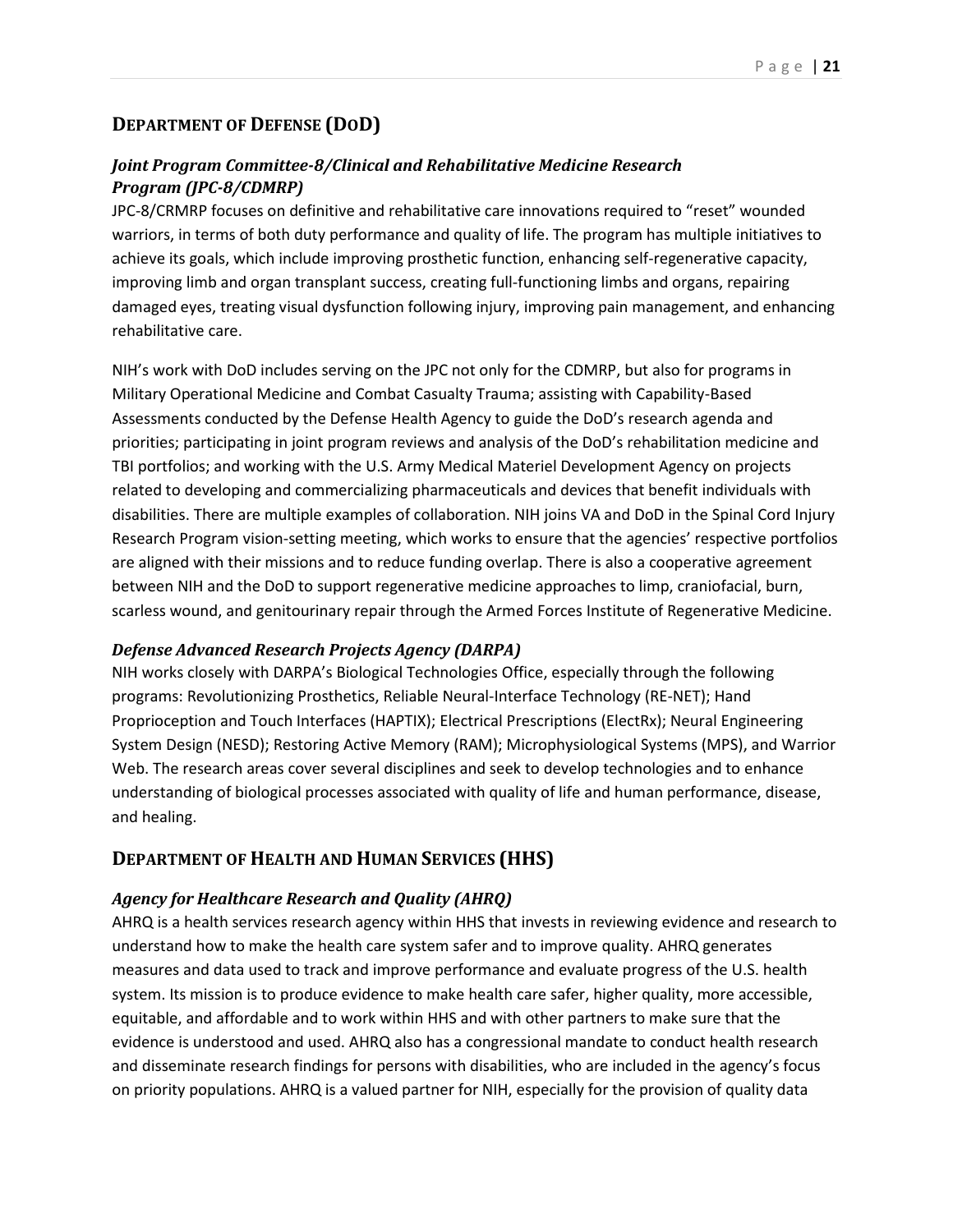indicators, research reports and systematic reviews of available research in particular areas of health, and technology assessment.

#### <span id="page-22-0"></span> *Centers for Disease Control and Prevention (CDC)*

 CDC works to protect the United States from health, safety, and security threats, both foreign and domestic. CDC works with communities and citizens to counter diseases that are chronic or acute, are curable or preventable, and result from human error or deliberate attack. NIH routinely works with CDC epidemiology of specific diseases and coordination of common data elements to improve reporting. NIH and CDC partner on initiatives related to TBI, including the development of CDC's pilot surveillance related to the Disability and Health area of the Healthy People 2020 initiative to maximize inclusion and agencies partner to improve health-related quality of life and well-being through initiatives such as to coordinate efforts related to health, disability, and injury prevention, especially efforts related to system for youth concussion, reports to Congress, and initiatives focusing on the standardization of data elements related to TBI. NIH and CDC also work closely to achieve the goals set out in the priorities participation to improve outcomes. Through the priorities set in this area, NIH and other federal implementation and tracking of the Patient Reported Outcomes Measurement Information System (PROMIS).

#### <span id="page-22-1"></span>*Food and Drug Administration (FDA)*

 NIH works in close partnership with the FDA to enable efficient and effective exchanges of information related to drugs and devices that apply to rehabilitation research. The Medical Devices Working Group, information and discussion of issues of common interest to the CDRH and NINDS missions, which which has been continuously active for more than a decade and has discussed issues of interest to which includes, FDA, NIH, and other federal partners meet quarterly to discuss programs, initiatives, and partnerships that aid the development of medical devices, including rehabilitation devices and AT. NINDS established a Memorandum of Understanding (MOU) and a regularly meeting working group with the FDA Center for Devices and Radiological Health (CDRH). The MOU allows exchange of includes devices that are relevant to paralyzed individuals. This MOU complements a longstanding MOU and working group between NINDS and the FDA Center for Biologics Evaluation and Research (CBER), paralyzed individuals in the realm of stem cells, gene therapy, and other biologics. DARPA, NIH, VA, and DoD have worked collaboratively to pilot the Innovation Pathway Initiative, a program that gives priority review to breakthrough medical devices. This program worked closely with all the agencies to conduct a pilot review of a direct brain-control upper extremity prosthetic, the DARPA Arm.

#### <span id="page-22-2"></span>*National Institute on Disability, Independent Living, and Rehabilitation Research (NIDILRR)*

 that sponsors grantees to generate new disability and rehabilitation knowledge and promote its use and Newly located within the Administration for Community Living, NIDILRR is a federal government agency adoption. NIDILRR encompasses a broad range of investigator-initiated research, centers, model systems, and training programs, including the Disability and Rehabilitation Research Projects program, Rehabilitation Research and Training Centers program, Rehabilitation Engineering Research Centers program, Mary E. Switzer Fellowships program, Field-Initiated Projects program, Spinal Cord Injury Model Systems program, Advanced Rehabilitation Research Training program, and Small Business Innovation Research program.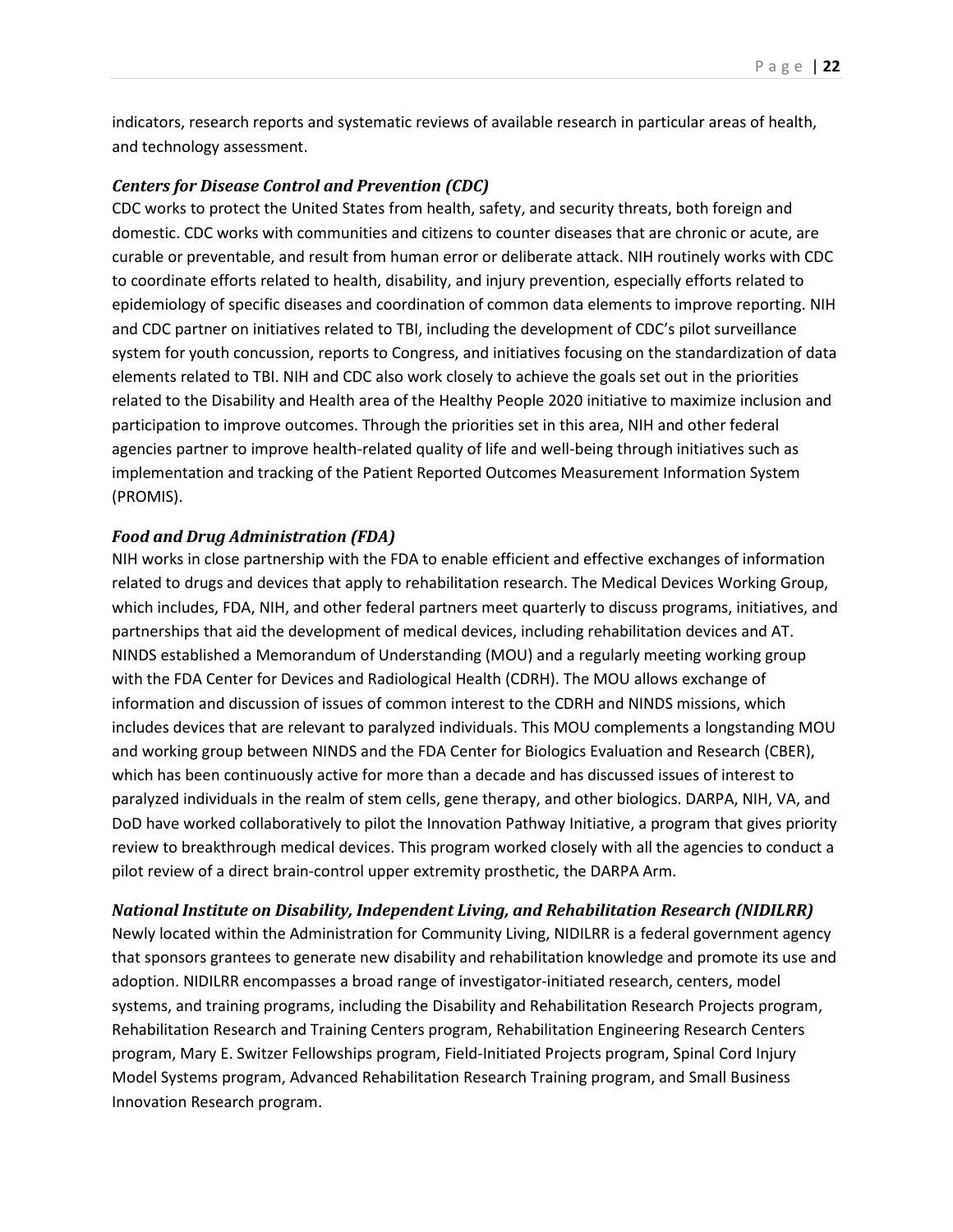systems with NIH researchers, and using the infrastructure sustained by NIDILRR to encourage NIH's coordination with NIDILRR is focused in three primary areas: (1) representation on and work with the Interagency Committee on Disability Research, chaired by NIDILRR; (2) collaboration with NIDILRR's model systems programs to develop and implement common data elements, sharing data from these intervention and treatment studies; and (3) service as reviewers for NIDILRR's programmatic review panels.

#### <span id="page-23-0"></span>**NATIONAL SCIENCE FOUNDATION (NSF)**

NIH scientists use to address disability and rehabilitation. For example, the National Robotics Initiative robotic aids for mobility, manipulation, communication, and cognition and for vision for non-sighted through which NIH partners with NSF include the Cyber-Physical Systems program, the Collaborative Research in Computational Neurosciences program, and the Smart and Connected Health program. NSF and NIH have enjoyed a fruitful partnership through a variety of collaborative funding opportunities. NIH's ability to work with a network of researchers with specialization in engineering, computer science, data science, computational neuroscience, and a host of other skills has augmented the strategies that [\(NRI\)](https://www.nsf.gov/funding/pgm_summ.jsp?pims_id=503641) promotes co-robots for a variety of applications, including rehabilitation. The NIH component of the NRI is especially interested in promoting assistive medical robotics for home care and long-term personalized care; robotic wellness/health promotion and maintenance; robotic behavioral therapy; persons; and assistive robotics to eliminate health disparities across populations. Other programs

#### <span id="page-23-1"></span>**DEPARTMENT OF VETERANS AFFAIRS (VA)**

 impairment or disability; rehabilitation interventions, techniques, and devices designed to maximize motor, sensory, and psychological recovery; and endpoints that include functional outcomes. Portfolio The VA Rehabilitation Research & Development Service (RR&D) supports preclinical, clinical, and applied rehabilitation research with strong implications for clinical translation to Veterans. Study areas supported by RR&D include injuries, disorders, and diseases with potential to cause long-term areas include Spinal Cord Injury and Neuropathic Pain, Regenerative Medicine, Traumatic Brain Injury and Stroke, Musculoskeletal/Orthopedic Rehabilitation, Sensory Systems/Communication Disorders, Psychological Health and Social Reintegration, Rehabilitation Engineering and Prosthetics/Orthotics, and Aging and Neurodegenerative Disease.

<span id="page-23-2"></span> population, NIH contributes to VA strategic planning, programmatic review, and areas of research of Recognizing that VA RR&D is an intramural program focused on research and its benefits to the veteran mutual interest. NIH and VA have partnered to develop specific technologies in parallel that benefit not only Veterans but the public at large, including advanced prosthetic devices and control systems; BCI technologies; tissue regeneration; retinal prosthetics; wheelchairs and mobility devices; and a variety of specific rehabilitation techniques and approaches for spasticity, contractures, pain, and a host of other conditions.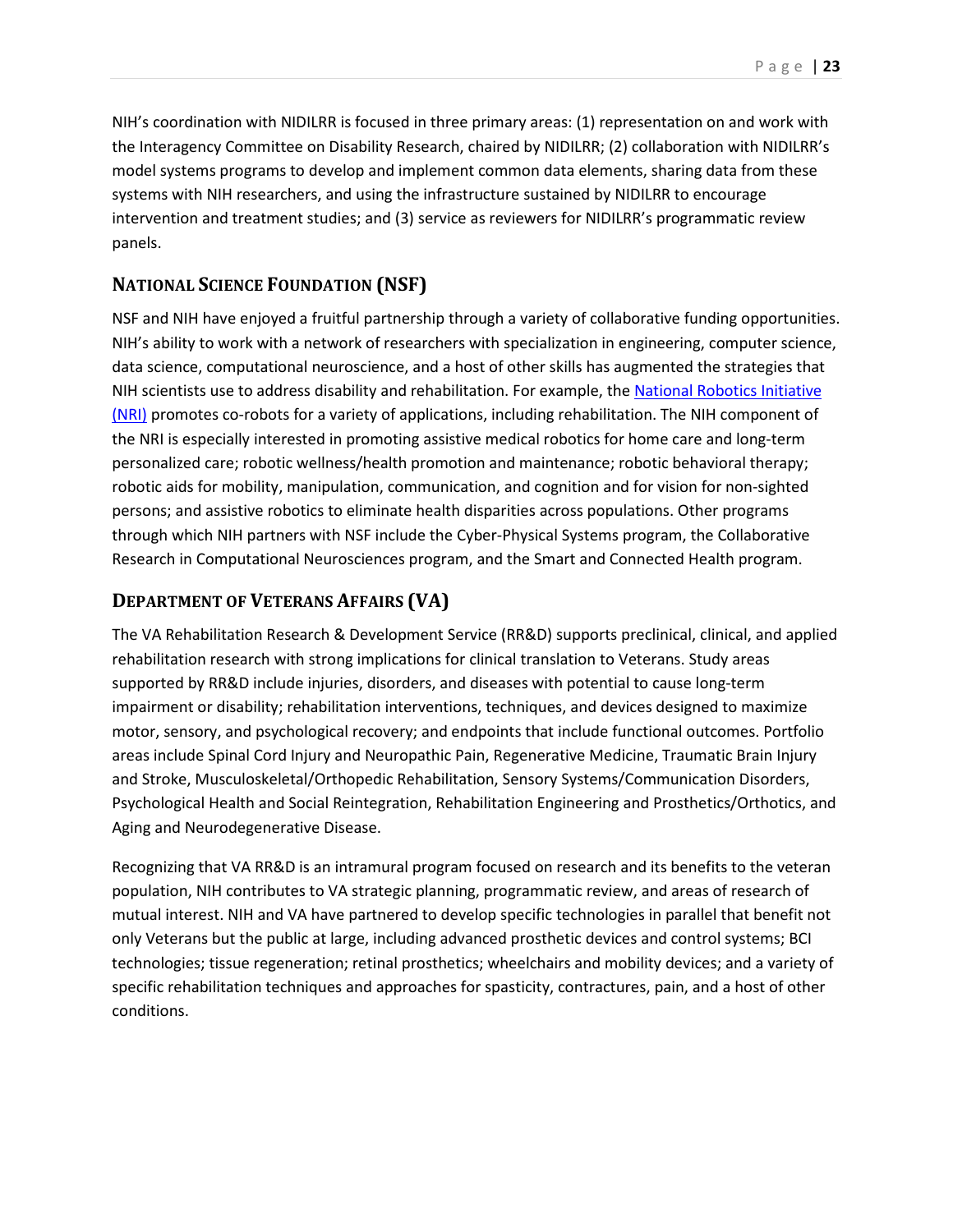# **Conclusion**

Millions of Americans have a disability—some so severe that they cannot work or live independently. As the population ages, the degree of disability in the community will increase, as will the need for rehabilitation services.

 disabled individuals and helped promote their health and wellness. NIH has used these dollars to train rehabilitation researchers, support the development of new rehabilitation techniques and interventions, establish research networks, enable data sharing, and develop new assistive technologies and mobility basic biology of disabilities and better understanding of how to use large amounts of data to evaluate This rehabilitation research plan outlines how federal dollars have helped optimize the functioning of devices to help individuals regain function. These funds have also led to better understanding of the rehabilitation outcomes.

 Although much has already been accomplished, there is much more to do. The medical rehabilitation field spans many types of disability and involves professionals from an array of disciplines. Seventeen other federal agencies. This coordination prevents duplication of efforts, provides for efficient NIH ICs actively support rehabilitation research. NCMRR coordinates these efforts across NIH and with leveraging of federal resources, and allows findings to be more quickly shared and built upon.

 research. The plan, which will guide NIH support for rehabilitation medicine for the next 5 years, was This plan builds on past accomplishments and lays out future priorities in medical rehabilitation constructed with extensive input from all stakeholders, including those with disabilities and their advocates. Engaging individuals with disabilities in the research process will continue to be a priority.

The plan notes that technological advances must continue to be harnessed so that individuals with disabilities can be as healthy and live as independently as possible. This includes the use of telehealth, mobile health, smart home, prosthetics, and other technologies.

 Evidence-based approaches are essential for rehabilitation research. Some recently completed large efficacy trials of rehabilitation approaches have demonstrated the need for new methods to generate standardized clinical data from heterogeneous conditions. There will be continued emphasis on data standardization, knowledge sharing, and transdisciplinary research.

 The plan calls for the continuation of programs to understand the basic biological, physiological, and behavioral mechanisms that underlie disability.

 Precision medicine is an emerging approach for disease treatment and prevention and will be encouraged as an approach to rehabilitation medicine. Health disparities that exist among different populations will also be considered.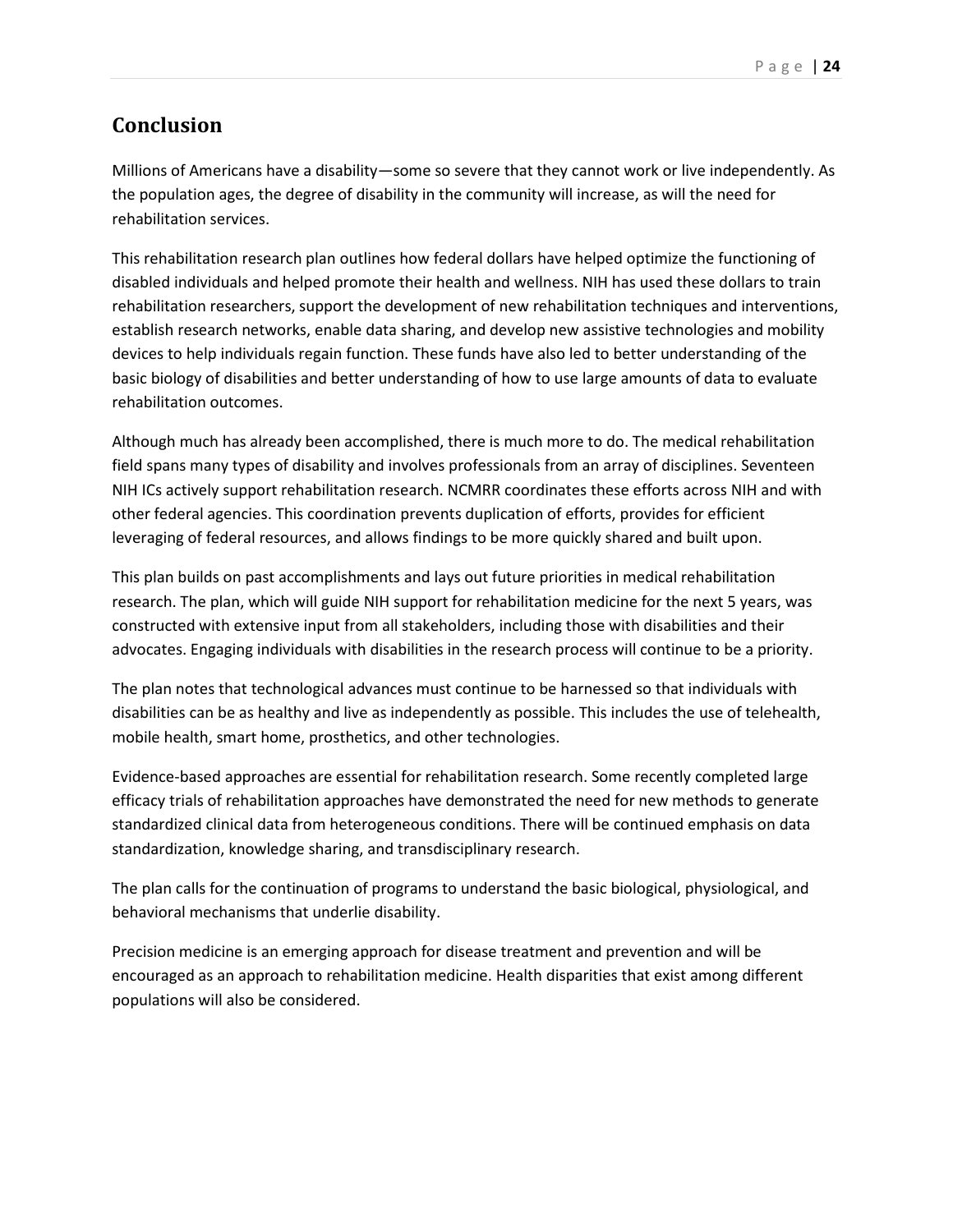NIH will continue to build research capacity and infrastructure by increasing coordination among the centers that make up the Medical Rehabilitation Research Infrastructure Network, developing metrics that can be used to evaluate and encourage interdisciplinary science, and providing a strategy for recruiting individuals with disabilities into the field of rehabilitation research.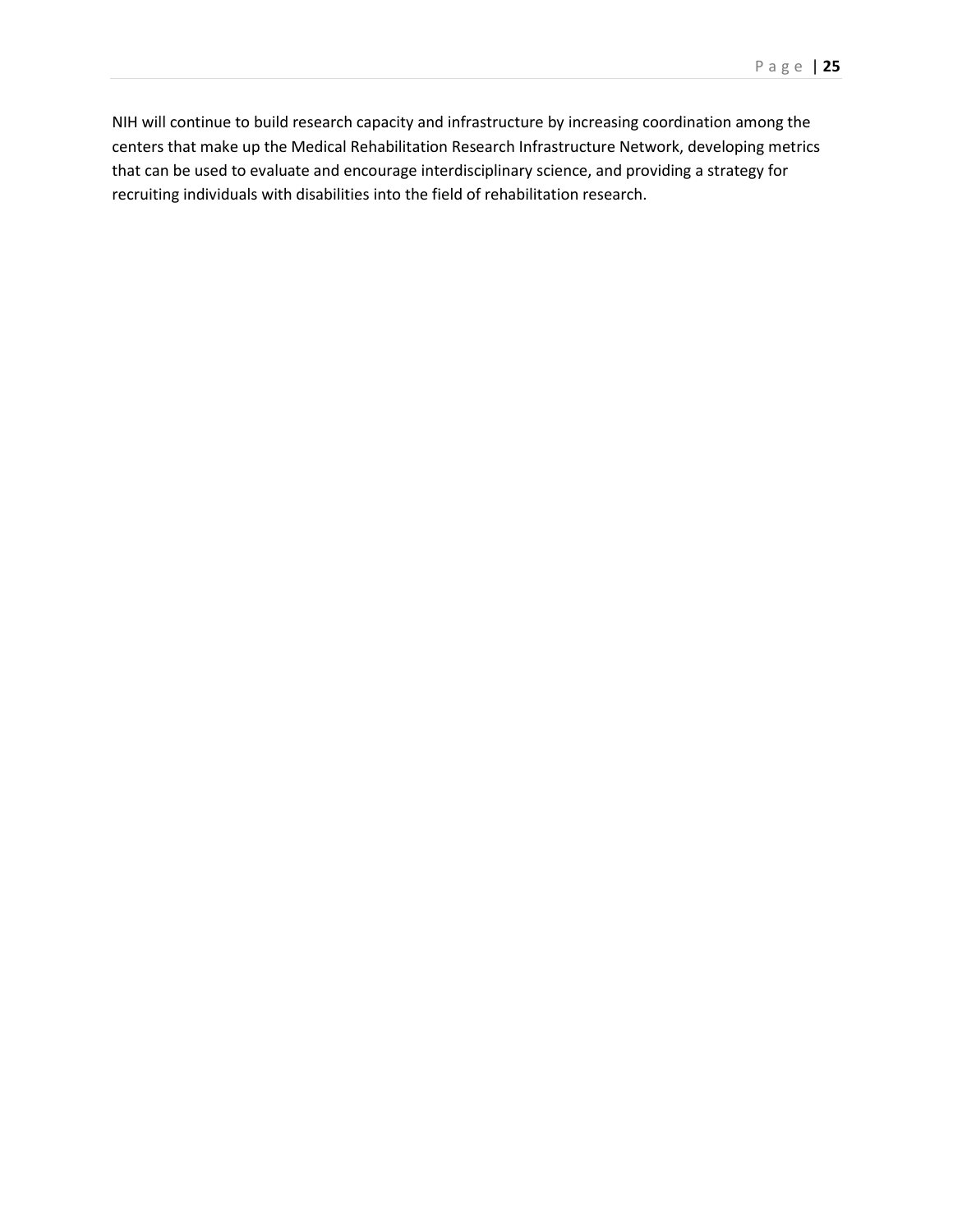### <span id="page-26-0"></span>**Appendix A: References**

 Courtney-Long EA, Carroll DD, Zhang QC, Stevens AC, Griffin-Blake S, Armour BS, Campbell VA. (2015). Prevalence of disability and disability type among adults—United States, 2013. *MMWR. Morbidity and Mortality Weekly Report*, *64*(29), 777–83[. PMID: 26225475.](http://www.ncbi.nlm.nih.gov/pubmed/26225475)

Retrieved June 2016 from http://www.census.gov/prod/2012pubs/p70-131.pdf Brault, M. (2012). *Americans with Disabilities: 2010*. Household Economic Studies. Washington, DC: U.S. Department of Commerce, Economics and Statistics Administration, United States Census Bureau.

 ADA. *New England Journal of Medicine, 373*(10), 892–3[. PMID: 26225616.](http://www.ncbi.nlm.nih.gov/pubmed/26225616) Peacock G, Iezzoni LI, Harkin TR. (2015). Health care for Americans with disabilities—25 years after the

Agency for Healthcare Research and Quality. (2015). *2014 National Healthcare Quality and Disparities Report*. Rockville, MD: Agency for Healthcare Research and Quality. AHRQ Pub. No. 15-0007. Retrieved from<http://www.ahrq.gov/research/findings/nhqrdr/nhqdr14/index.html>

 Washington, DC. Retrieved June 2016 from AARP Public Policy Institute and National Alliance for Caregiving. (2015). *Caregiving in the U.S. 2015.*  [http://www.aarp.org/content/dam/aarp/ppi/2015/caregiving-in-the-united-states-2015-report](http://www.aarp.org/content/dam/aarp/ppi/2015/caregiving-in-the-united-states-2015-report-revised.pdf)[revised.pdf](http://www.aarp.org/content/dam/aarp/ppi/2015/caregiving-in-the-united-states-2015-report-revised.pdf) 

Gupta D, Hill NJ, Brunner P, Gunduz A, Ritaccio AL, Schalk G. (2014). Simultaneous real-time monitoring of multiple cortical systems. *Journal of Neural Engineering, 11*(5), 056001. [PMID: 25080161](http://www.ncbi.nlm.nih.gov/pubmed/25080161) 

BrainGate. BrainGate2. Retrieved June 2016 from http://www.braingate2.org/index.asp

BrainGate. BrainGate2. Retrieved June 2016 from <u>http://www.braingate2.org/index.asp</u><br>Simeral JD, Kim SP, Black MJ, Donoghue JP, Hochberg LR. (2011). Neural control of cursor trajectory and click by a human with tetraplegia 1000 days after implant of an intracortical microelectrode array. *Journal of Neural Engineering*, *8*(2), 025027. [PMID: 21436513](http://www.ncbi.nlm.nih.gov/pubmed/21436513) 

 Farrell BJ, Prilutsky BI, Kistenberg RS, Dalton JF, Pitkin M. (2014). An animal model to evaluate skinimplant-bone integration and gait with a prosthesis directly attached to the residual limb. *Clinical Biomechanics (Bristol, Avon)*, *29*(3), 336–349[. PMID: 24405567](http://www.ncbi.nlm.nih.gov/pubmed/24405567) 

 demonstration of fully implanted myoelectric sensors system to control an advanced electromechanical Pasquina PF, Evangelista M, Carvalho AJ, Lockhart J, Griffin S, Nanos G, … Hankin D. (2015). First-in-man prosthetic hand. *Journal of Neuroscience Methods*, *244*, 85–93. [PMID: 25102286](http://www.ncbi.nlm.nih.gov/pubmed/25102286) 

 Angeli CA, Edgerton VR, Gerasimenko YP, Harkema SJ. (2014). Altering spinal cord excitability enables voluntary movements after chronic complete paralysis in humans. *Brain*, *137*(5), 1394–1409. [PMID:](http://www.ncbi.nlm.nih.gov/pubmed/24713270)  [24713270](http://www.ncbi.nlm.nih.gov/pubmed/24713270)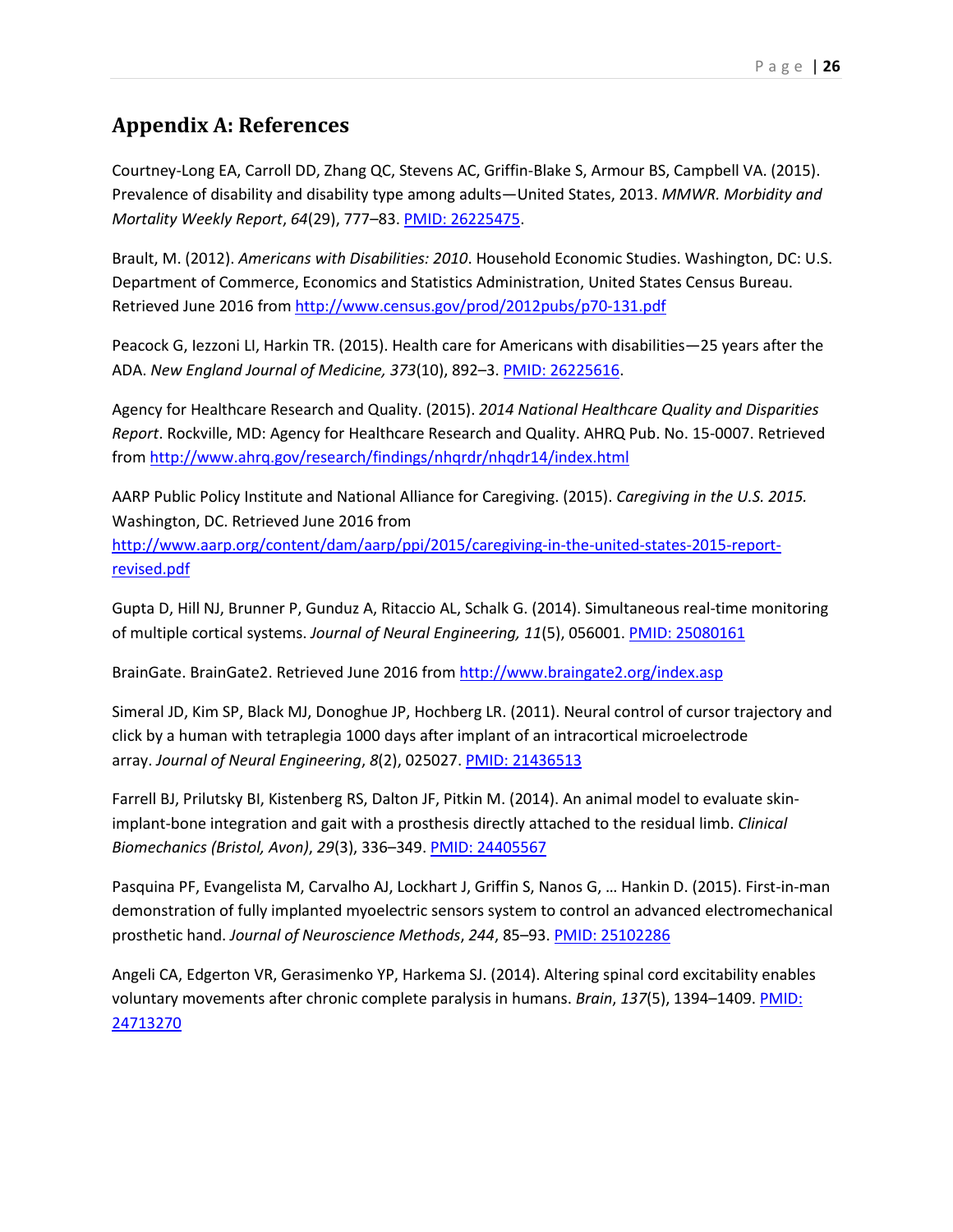Gerasimenko YP, Lu DC, Modaber M, Zdunowski S, Gad P, Sayenko DG, … Edgerton VR. (2015). Noninvasive reactivation of motor descending control after paralysis. *Journal of Neurotrauma, 32*(24), 1968–1980. [PMID: 26077679](http://www.ncbi.nlm.nih.gov/pubmed/26077679) 

 Gad PN, Roy RR, Zhong H, Lu DC, Gerasimenko YP, Edgerton VR. (2014). Initiation of bladder voiding with epidural stimulation in paralyzed, step trained rats. *PLoS ONE, 9*(9), e108184[. PMID: 25264607](http://www.ncbi.nlm.nih.gov/pubmed/25264607) 

&ddvalue=&ddsub=&cr=1&csb=default&cs=ASC Gillespie RB. (2014). NRI: Wearable embots to induce recovery of function. *NIH Research Portfolio Online Reporting Tools.* Retrieved June 2016 from https://projectreporter.nih.gov/project\_info\_description.cfm?aid=8838327&icde=23094651&ddparam=

<u>&ddvalue=&ddsub=&cr=1&csb=default&cs=ASC</u><br>Hettrich CM, Dunn WR, Reinke EK, MOON Group, Spindler KP. (2013). The rate of subsequent surgery and predictors after anterior cruciate ligament reconstruction: two- and 6-year follow-up results from a multicenter cohort. *American Journal of Sports Medicine, 41*(7), 1534–1540[. PMID: 23722056](http://www.ncbi.nlm.nih.gov/pubmed/23722056) 

 Murray MM, Fleming BC. (2013). Use of a bioactive scaffold to stimulate ACL healing also minimizes post-traumatic osteoarthritis after surgery. *American Journal of Sports Medicine*, *41*(8), 1762–1770. [PMID: PMC3735821](http://www.ncbi.nlm.nih.gov/pmc/articles/PMC3735821/) 

 Katz JN, Brophy RH, Chaisson CE, de Chaves L, Cole BJ, Dahm DL, … Losina E. (2013). Surgery versus physical therapy for a meniscal tear and osteoarthritis. *New England Journal of Medicine*, *368*(18), 1675– 1684[. PMID: 23506518](http://www.ncbi.nlm.nih.gov/pubmed/23506518) 

Buchbinder R. (2013). Meniscectomy in patients with knee osteoarthritis and a meniscal tear? *New England Journal of Medicine, 368*(18), 1740–1[. PMID: 23506467](http://www.ncbi.nlm.nih.gov/pubmed/23506467) 

 Richter HE, Albo ME, Zyczynski HM, Kenton K, Norton PA, Sirls LT, … Litman HJ. (2010). Retropubic versus transobturator midurethral slings for stress incontinence. *New England Journal of Medicine*, *362*(22), 2066–2076. [PMID: 20479459](http://www.ncbi.nlm.nih.gov/pubmed/20479459/) 

 Kenton K, Stoddard AM, Zyczynski H, Albo M, Rickey L, Norton P, … Richter HE. (2015). 5-year longitudinal followup after retropubic and transobturator mid urethral slings. *Journal of Urology*, *193*(1), 203–210. [PMID: 25158274](http://www.ncbi.nlm.nih.gov/pubmed/25158274) 

 Barry MJ, Meleth S, Lee JY, Kreder KJ, Avins AL, Nickel JC, … McVary KT. (2011). Effect of increasing doses of saw palmetto extract on lower urinary tract symptoms: a randomized trial. *Journal of the American Medical Association*, *306*(12), 1344–1351. [PMID: 21954478](http://www.ncbi.nlm.nih.gov/pubmed/21954478) 

http://rehabsciences.utmb.edu/cldr/ Center for Large Data Research and Data Sharing in Rehabilitation. Retrieved June 2016 from

<u>http://rehabsciences.utmb.edu/cldr/</u><br>Mueller MJ, Tuttle LJ, Lemaster JW, Strube MJ, McGill JB, Hastings MK, Sinacore DR. (2013). Weightbearing versus nonweight-bearing exercise for persons with diabetes and peripheral neuropathy: a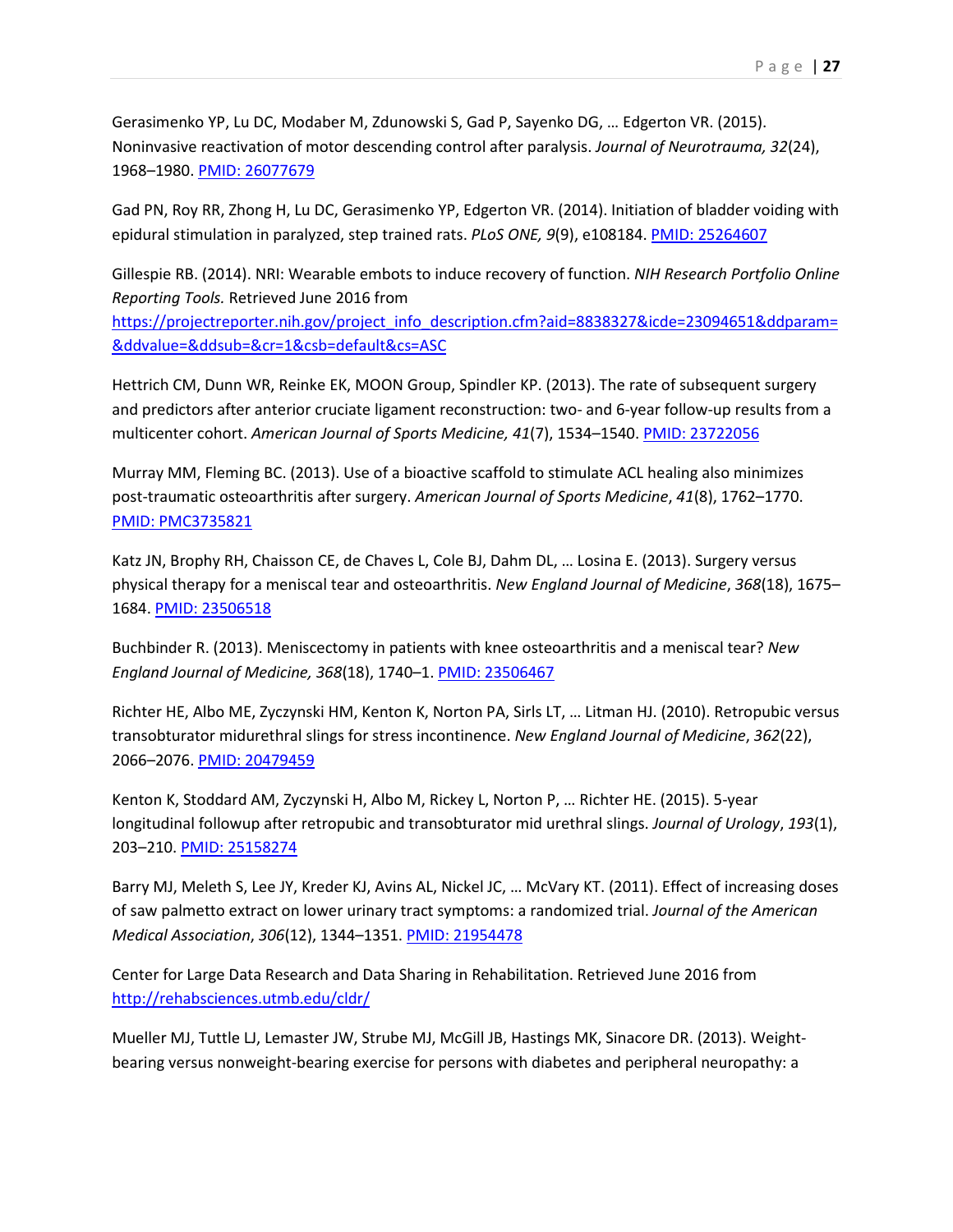23276801 randomized controlled trial. *Archives of Physical Medicine and Rehabilitation*, *94*(5), 829–838. [PMID:](http://www.ncbi.nlm.nih.gov/pubmed/23276801) 

 cutaneous nerve density in diabetic patients without neuropathy. *Annals of Clinical and Translational*  Singleton JR, Marcus RL, Jackson JE, Lessard MK, Graham TE, Smith AG. (2014). Exercise increases *Neurology*, *1*(10), 844–849. [PMID: 25493275](http://www.ncbi.nlm.nih.gov/pubmed/25493275) 

 Frontera WR, Fuhrer MJ, Jette AM, Chan L, Cooper RA, Duncan PW, … Tate DG. (2005). Rehabilitation medicine summit: building research capacity. *Topics in Stroke Rehabilitation*, *12*(4), 68–80. [PMID:](http://www.ncbi.nlm.nih.gov/pubmed/16698738)  [1668738](http://www.ncbi.nlm.nih.gov/pubmed/16698738) 

 Rehabilitation Research Infrastructure Network (MRRIN). Retrieved June 2016 from https://www.nichd.nih.gov/research/supported/Pages/mrrin.aspx <u>https://www.nichd.nih.gov/research/supported/Pages/mrrin.aspx</u><br>National Science Foundation. National Robotics Initiative (NRI). Retrieved June 2016 from *Eunice Kennedy Shriver* National Institute of Child Health and Human Development. (2015). Medical

[https://www.nsf.gov/funding/pgm\\_summ.jsp?pims\\_id=503641](https://www.nsf.gov/funding/pgm_summ.jsp?pims_id=503641)